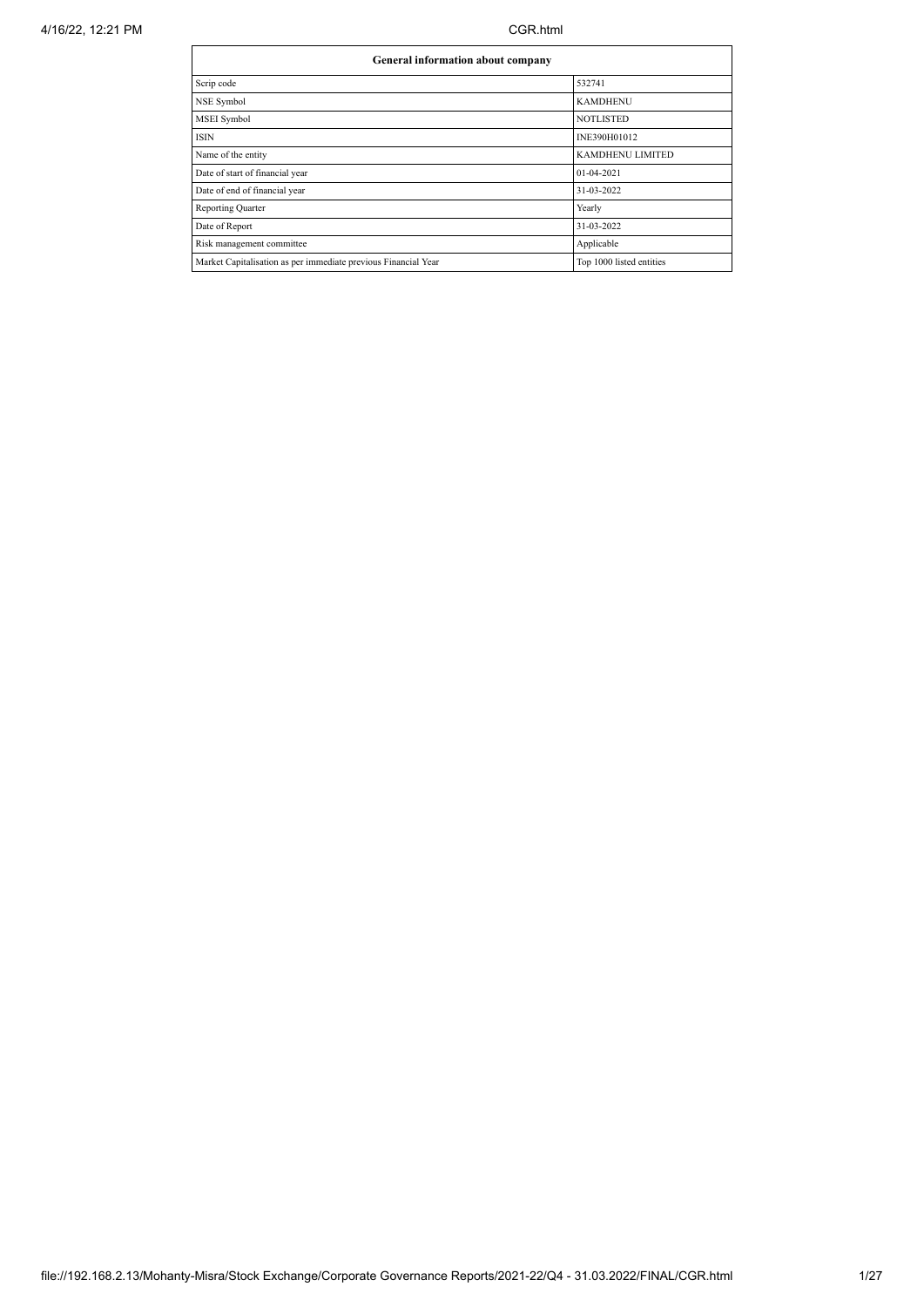|                                                                                                                                                                                                                                                                                                                                                                                                                                            | <b>Annexure I</b>                                                    |                                                 |                     |          |                           |                                            |                                                                                                                                                  |                                                                                                                                                                   |                                                                                                                                                                          |                                                                                                                                                                                                         |                                      |                                                           |  |     |  |  |  |  |  |  |
|--------------------------------------------------------------------------------------------------------------------------------------------------------------------------------------------------------------------------------------------------------------------------------------------------------------------------------------------------------------------------------------------------------------------------------------------|----------------------------------------------------------------------|-------------------------------------------------|---------------------|----------|---------------------------|--------------------------------------------|--------------------------------------------------------------------------------------------------------------------------------------------------|-------------------------------------------------------------------------------------------------------------------------------------------------------------------|--------------------------------------------------------------------------------------------------------------------------------------------------------------------------|---------------------------------------------------------------------------------------------------------------------------------------------------------------------------------------------------------|--------------------------------------|-----------------------------------------------------------|--|-----|--|--|--|--|--|--|
|                                                                                                                                                                                                                                                                                                                                                                                                                                            | Annexure I to be submitted by listed entity on quarterly basis       |                                                 |                     |          |                           |                                            |                                                                                                                                                  |                                                                                                                                                                   |                                                                                                                                                                          |                                                                                                                                                                                                         |                                      |                                                           |  |     |  |  |  |  |  |  |
|                                                                                                                                                                                                                                                                                                                                                                                                                                            | I. Composition of Board of Directors                                 |                                                 |                     |          |                           |                                            |                                                                                                                                                  |                                                                                                                                                                   |                                                                                                                                                                          |                                                                                                                                                                                                         |                                      |                                                           |  |     |  |  |  |  |  |  |
|                                                                                                                                                                                                                                                                                                                                                                                                                                            | Disclosure of notes on composition of board of directors explanatory |                                                 |                     |          |                           |                                            |                                                                                                                                                  |                                                                                                                                                                   |                                                                                                                                                                          |                                                                                                                                                                                                         |                                      |                                                           |  |     |  |  |  |  |  |  |
|                                                                                                                                                                                                                                                                                                                                                                                                                                            |                                                                      |                                                 |                     |          |                           |                                            |                                                                                                                                                  |                                                                                                                                                                   |                                                                                                                                                                          |                                                                                                                                                                                                         |                                      | Whether the listed entity has a Regular Chairperson   Yes |  |     |  |  |  |  |  |  |
|                                                                                                                                                                                                                                                                                                                                                                                                                                            |                                                                      |                                                 |                     |          |                           |                                            |                                                                                                                                                  |                                                                                                                                                                   |                                                                                                                                                                          |                                                                                                                                                                                                         |                                      | Whether Chairperson is related to MD or CEO               |  | Yes |  |  |  |  |  |  |
| Whether<br>special<br>Title<br>resolution<br>Date of<br><b>Initial Date</b><br>Date<br>Category<br>Category<br>Category 2<br>(Mr)<br>passed?<br>passing<br>Date of Re-<br>Name of the<br>$\rm Sr$<br>PAN<br><b>DIN</b><br>$3$ of<br>of<br>of<br>1 of<br>special<br>[Refer Reg.<br>Director<br>of directors<br>appointment<br>Birth<br>directors<br>appointment<br>directors<br>Ms)<br>resolution<br>$17(1A)$ of<br>Listing<br>Regulations] |                                                                      |                                                 |                     |          | Date of<br>cessation      | Tenure<br>of<br>director<br>(in<br>months) | No of<br>Directorship<br>in listed<br>entities<br>including<br>this listed<br>entity (Refer<br>Regulation<br>$17A$ of<br>Listing<br>Regulations) | No of<br>Independent<br>Directorship<br>in listed<br>entities<br>including<br>this listed<br>entity (Refer<br>Regulation<br>$17A(1)$ of<br>Listing<br>Regulations | Number of<br>memberships<br>in Audit/<br>Stakeholder<br>Committee(s)<br>including this<br>listed entity<br>(Refer<br>Regulation<br>$26(1)$ of<br>Listing<br>Regulations) | No of post of<br>Chairperson<br>in Audit/<br>Stakeholder<br>Committee<br>held in listed<br>entities<br>including this<br>listed entity<br>(Refer<br>Regulation<br>$26(1)$ of<br>Listing<br>Regulations) | Notes for<br>not<br>providing<br>PAN | Notes for<br>not<br>providing<br><b>DIN</b>               |  |     |  |  |  |  |  |  |
| $\mathbf{1}$                                                                                                                                                                                                                                                                                                                                                                                                                               | Mr                                                                   | <b>SATISH</b><br><b>KUMAR</b><br><b>AGARWAL</b> | ACOPA8349L          | 00005981 | Executive<br>Director     | Chairperson<br>related to<br>Promoter      | MD                                                                                                                                               | $07 -$<br>$07 -$<br>1949                                                                                                                                          | <b>NA</b>                                                                                                                                                                |                                                                                                                                                                                                         | 12-09-1994                           |                                                           |  |     |  |  |  |  |  |  |
| $\overline{2}$                                                                                                                                                                                                                                                                                                                                                                                                                             | Mr                                                                   | <b>SUNIL</b><br><b>KUMAR</b><br><b>AGARWAL</b>  | ACOPA8342B          | 00005973 | Executive Not<br>Director | Applicable                                 |                                                                                                                                                  | $01 -$<br>$07 -$<br>1957                                                                                                                                          | NA                                                                                                                                                                       |                                                                                                                                                                                                         | 01-01-2003                           |                                                           |  |     |  |  |  |  |  |  |
|                                                                                                                                                                                                                                                                                                                                                                                                                                            | $3$ Mr                                                               | <b>SAURABH</b><br><b>AGARWAL</b>                | ACOPA8350M          | 00005970 | Executive Not<br>Director | Applicable                                 |                                                                                                                                                  | $23 -$<br>$11-$<br>1974                                                                                                                                           | NA                                                                                                                                                                       |                                                                                                                                                                                                         | 01-01-2003                           |                                                           |  |     |  |  |  |  |  |  |
| $4$ Mr                                                                                                                                                                                                                                                                                                                                                                                                                                     |                                                                      | <b>SACHIN</b><br><b>AGARWAL</b>                 | ACOPA8348M 01188710 |          | Executive<br>Director     | Not<br>Applicable                          |                                                                                                                                                  | $25 -$<br>$11-$<br>1977                                                                                                                                           | <b>NA</b>                                                                                                                                                                |                                                                                                                                                                                                         | 14-04-2007                           |                                                           |  |     |  |  |  |  |  |  |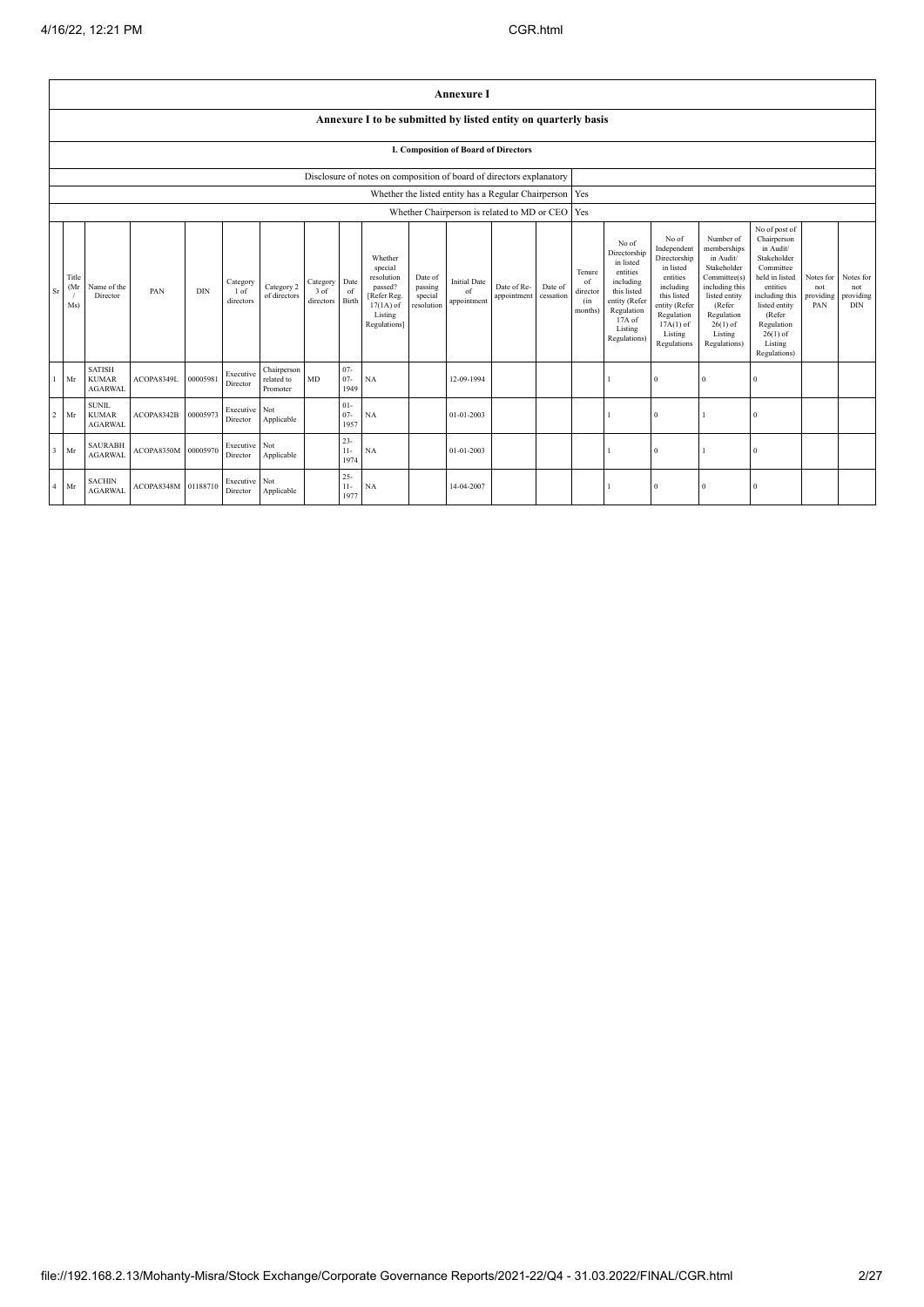|             |                     |                                                     |                     |            |                                                |                                          |                               |                          | I. Composition of Board of Directors                                                                 |                                             |                                          |                            |                      |                                            |                                                                                                                                                |                                                                                                                                                                      |                                                                                                                                                                          |                                                                                                                                                                                                            |                                      |                                             |
|-------------|---------------------|-----------------------------------------------------|---------------------|------------|------------------------------------------------|------------------------------------------|-------------------------------|--------------------------|------------------------------------------------------------------------------------------------------|---------------------------------------------|------------------------------------------|----------------------------|----------------------|--------------------------------------------|------------------------------------------------------------------------------------------------------------------------------------------------|----------------------------------------------------------------------------------------------------------------------------------------------------------------------|--------------------------------------------------------------------------------------------------------------------------------------------------------------------------|------------------------------------------------------------------------------------------------------------------------------------------------------------------------------------------------------------|--------------------------------------|---------------------------------------------|
|             |                     |                                                     |                     |            |                                                |                                          |                               |                          | Disclosure of notes on composition of board of directors explanatory                                 |                                             |                                          |                            |                      |                                            |                                                                                                                                                |                                                                                                                                                                      |                                                                                                                                                                          |                                                                                                                                                                                                            |                                      |                                             |
|             |                     | Whether the listed entity has a Regular Chairperson |                     |            |                                                |                                          |                               |                          |                                                                                                      |                                             |                                          |                            |                      |                                            |                                                                                                                                                |                                                                                                                                                                      |                                                                                                                                                                          |                                                                                                                                                                                                            |                                      |                                             |
| Sr          | Title<br>(Mr<br>Ms) | Name of the<br>Director                             | PAN                 | <b>DIN</b> | Category 1<br>of directors                     | Category 2<br><sup>of</sup><br>directors | Category<br>3 of<br>directors | Date<br>of<br>Birth      | Whether<br>special<br>resolution<br>passed?<br>[Refer Reg.<br>$17(1A)$ of<br>Listing<br>Regulations] | Date of<br>passing<br>special<br>resolution | <b>Initial Date</b><br>of<br>appointment | Date of Re-<br>appointment | Date of<br>cessation | Tenure<br>of<br>director<br>(in<br>months) | No of<br>Directorship<br>in listed<br>entities<br>including<br>this listed<br>entity (Refer<br>Regulation<br>17A of<br>Listing<br>Regulations) | No of<br>Independent<br>Directorship<br>in listed<br>entities<br>including<br>this listed<br>entity<br>(Refer<br>Regulation<br>$17A(1)$ of<br>Listing<br>Regulations | Number of<br>memberships<br>in Audit/<br>Stakeholder<br>Committee(s)<br>including this<br>listed entity<br>(Refer<br>Regulation<br>$26(1)$ of<br>Listing<br>Regulations) | No of post<br>of<br>Chairperson<br>in Audit/<br>Stakeholder<br>Committee<br>held in listed<br>entities<br>including<br>this listed<br>entity (Refer<br>Regulation<br>$26(1)$ of<br>Listing<br>Regulations) | Notes for<br>not<br>providing<br>PAN | Notes for<br>not<br>providing<br><b>DIN</b> |
| $5^{\circ}$ | Mr                  | <b>RAMESH</b><br><b>CHAND</b><br><b>SURANA</b>      | AASPS8226L          | 00089854   | Non-<br>Executive -<br>Independent<br>Director | Not<br>Applicable                        |                               | $19-$<br>$07 -$<br>1953  | <b>NA</b>                                                                                            |                                             | 01-04-2014                               | 01-04-2019                 |                      | 96                                         |                                                                                                                                                |                                                                                                                                                                      | $\mathfrak{D}$                                                                                                                                                           |                                                                                                                                                                                                            |                                      |                                             |
| 6           | Mr                  | <b>RAMESH</b><br><b>CHANDRA</b><br><b>JAIN</b>      | AAJPJ8792R          | 00038529   | Non-<br>Executive -<br>Independent<br>Director | Not<br>Applicable                        |                               | $22 -$<br>$12 -$<br>1946 | Yes                                                                                                  | $27-09-$<br>2021                            | 02-05-2019                               | 02-05-2021                 |                      | 35                                         |                                                                                                                                                | 3                                                                                                                                                                    | -5                                                                                                                                                                       |                                                                                                                                                                                                            |                                      |                                             |
| $\tau$      | Mrs                 | <b>NISHAL JAIN</b>                                  | AFDPJ1240F          | 06934656   | Non-<br>Executive -<br>Independent<br>Director | Not<br>Applicable                        |                               | $06 -$<br>$09 -$<br>1984 | <b>NA</b>                                                                                            |                                             | 31-07-2014                               | 01-04-2019                 |                      | 92                                         |                                                                                                                                                | $\overline{\mathbf{c}}$                                                                                                                                              | $\mathcal{L}$                                                                                                                                                            | $\Omega$                                                                                                                                                                                                   |                                      |                                             |
| 8           | Mr                  | MADHUSUDAN<br><b>AGARWAL</b>                        | AACPA1583E 00338537 |            | Non-<br>Executive -<br>Independent<br>Director | Not<br>Applicable                        |                               | $15 -$<br>$08 -$<br>1964 | NA                                                                                                   |                                             | 22-05-2021                               | 22-05-2021                 |                      | 10                                         |                                                                                                                                                |                                                                                                                                                                      |                                                                                                                                                                          |                                                                                                                                                                                                            |                                      |                                             |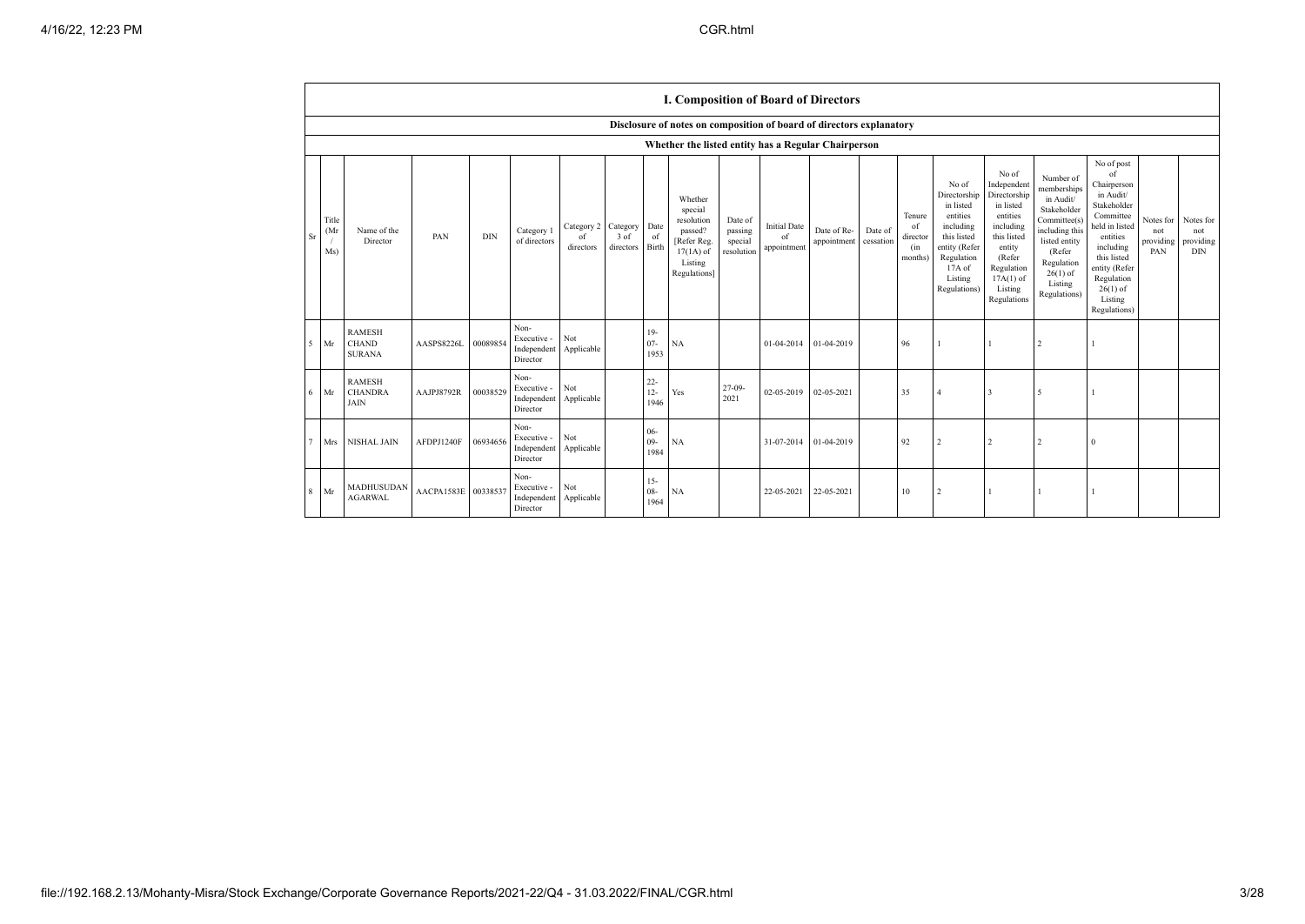|                | <b>Audit Committee Details</b> |                                      |                                                       |                            |                        |                      |         |
|----------------|--------------------------------|--------------------------------------|-------------------------------------------------------|----------------------------|------------------------|----------------------|---------|
|                |                                |                                      | Whether the Audit Committee has a Regular Chairperson |                            | Yes                    |                      |         |
| Sr             | <b>DIN</b><br>Number           | Name of Committee<br>members         | Category 1 of directors                               | Category 2 of<br>directors | Date of<br>Appointment | Date of<br>Cessation | Remarks |
|                | 00338537                       | <b>MADHUSUDAN</b><br><b>AGARWAL</b>  | Non-Executive - Independent<br>Director               | Chairperson                | 22-05-2021             |                      |         |
| $\overline{2}$ | 00005973                       | <b>SUNIL KUMAR</b><br><b>AGARWAL</b> | <b>Executive Director</b>                             | Member                     | 01-04-2014             |                      |         |
| 3              | 00089854                       | <b>RAMESH CHAND</b><br><b>SURANA</b> | Non-Executive - Independent<br>Director               | Member                     | 01-04-2014             |                      |         |
| $\overline{4}$ | 00038529                       | <b>RAMESH CHANDRA</b><br><b>JAIN</b> | Non-Executive - Independent<br>Director               | Member                     | 03-05-2021             |                      |         |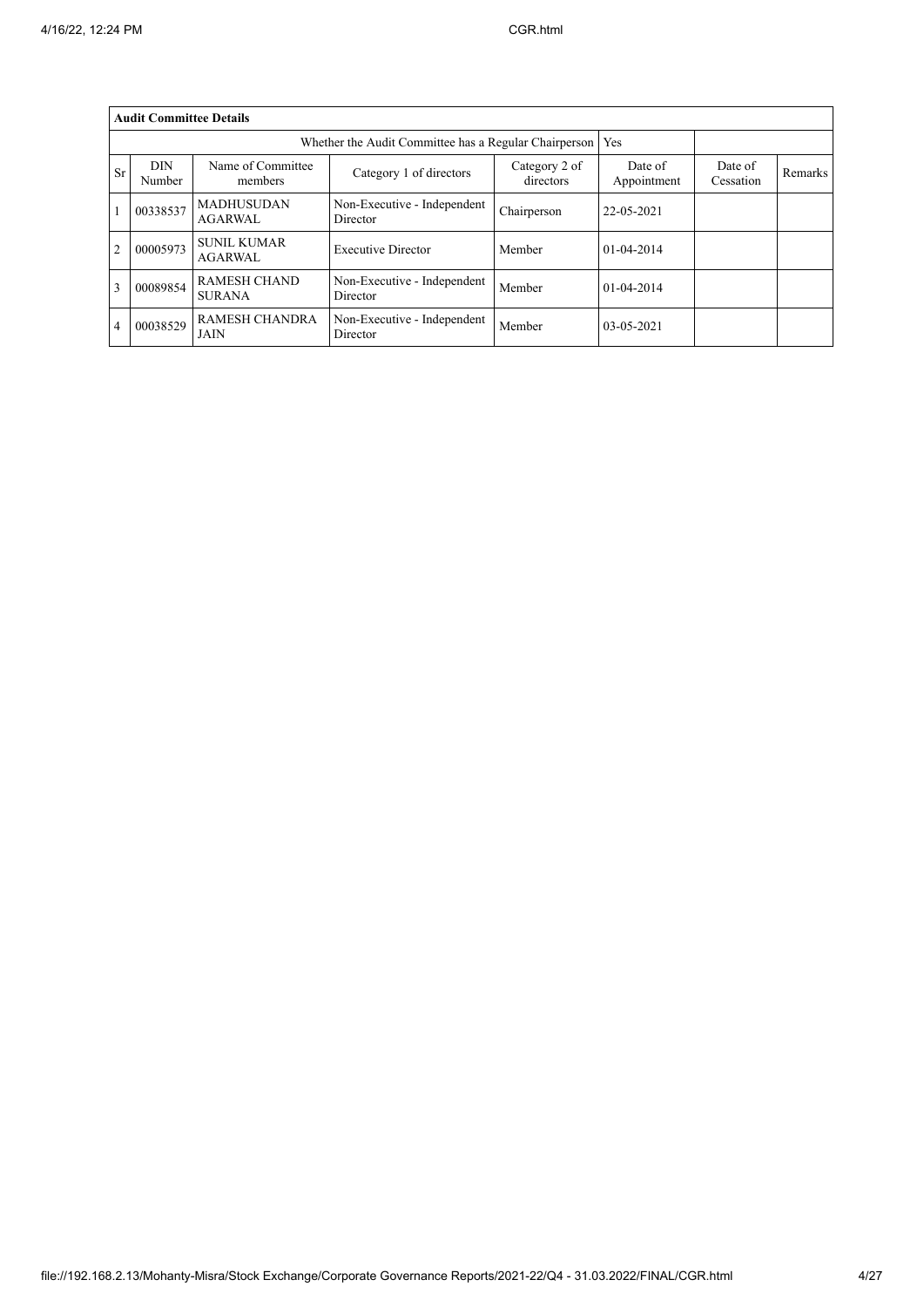|                | Nomination and remuneration committee                                       |                                      |                                         |                            |                        |                      |         |  |  |  |  |  |  |
|----------------|-----------------------------------------------------------------------------|--------------------------------------|-----------------------------------------|----------------------------|------------------------|----------------------|---------|--|--|--|--|--|--|
|                | Whether the Nomination and remuneration committee has a Regular Chairperson |                                      |                                         |                            |                        |                      |         |  |  |  |  |  |  |
| <b>Sr</b>      | <b>DIN</b><br>Number                                                        | Name of Committee<br>members         | Category 1 of directors                 | Category 2 of<br>directors | Date of<br>Appointment | Date of<br>Cessation | Remarks |  |  |  |  |  |  |
|                | 00089854                                                                    | <b>RAMESH CHAND</b><br><b>SURANA</b> | Non-Executive - Independent<br>Director | Chairperson                | 01-04-2014             |                      |         |  |  |  |  |  |  |
| $\overline{2}$ | 06934656                                                                    | <b>NISHAL JAIN</b>                   | Non-Executive - Independent<br>Director | Member                     | 02-05-2019             |                      |         |  |  |  |  |  |  |
| 3              | 00338537                                                                    | <b>MADHUSUDAN</b><br><b>AGARWAL</b>  | Non-Executive - Independent<br>Director | Member                     | 22-05-2021             |                      |         |  |  |  |  |  |  |
| $\overline{4}$ | 00038529                                                                    | RAMESH CHANDRA<br>JAIN               | Non-Executive - Independent<br>Director | Member                     | 03-05-2021             |                      |         |  |  |  |  |  |  |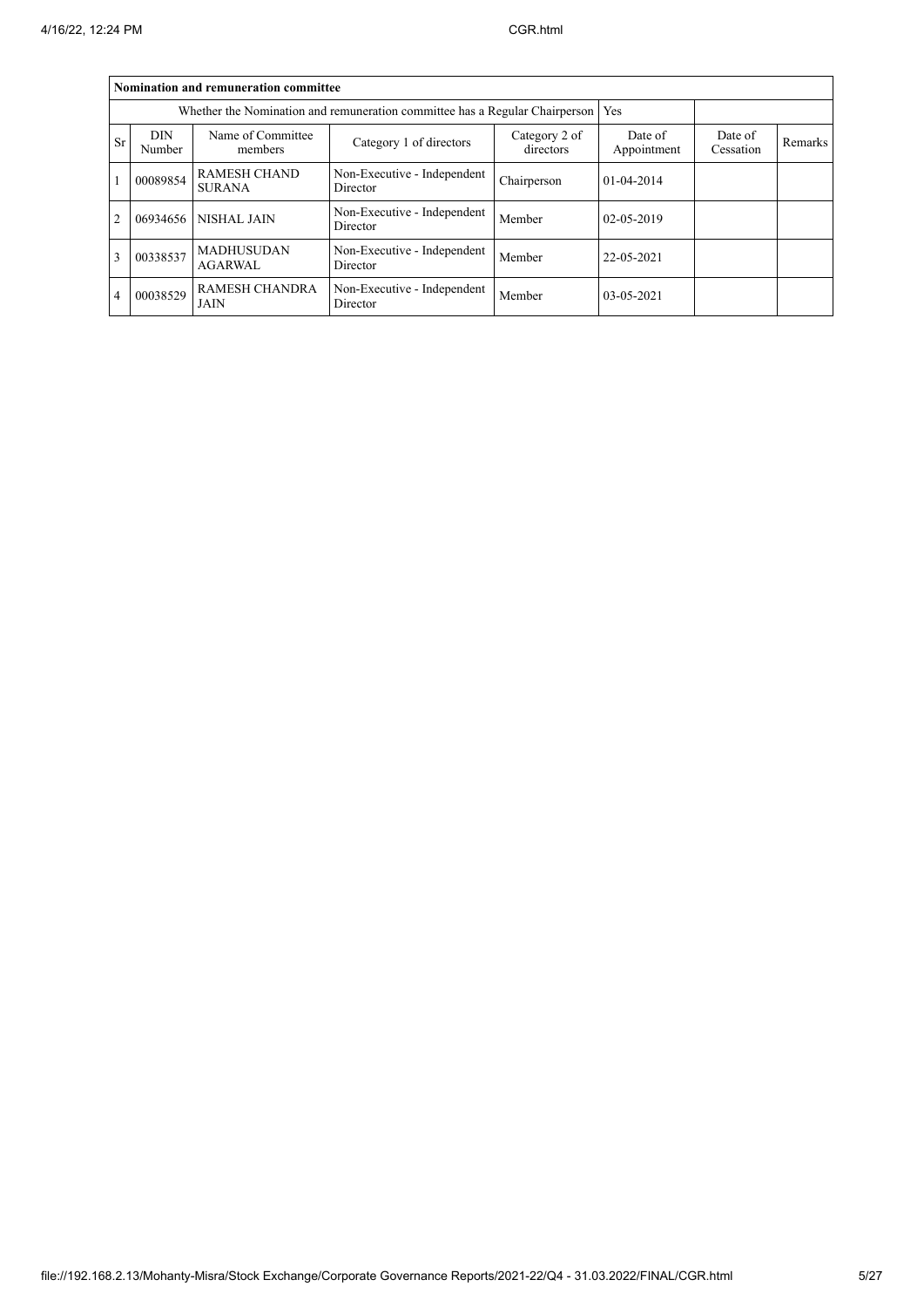|                | <b>Stakeholders Relationship Committee</b> |                                      |                                                                                 |                            |                        |                      |         |  |  |  |  |  |  |  |
|----------------|--------------------------------------------|--------------------------------------|---------------------------------------------------------------------------------|----------------------------|------------------------|----------------------|---------|--|--|--|--|--|--|--|
|                |                                            |                                      | Whether the Stakeholders Relationship Committee has a Regular Chairperson   Yes |                            |                        |                      |         |  |  |  |  |  |  |  |
| <b>Sr</b>      | <b>DIN</b><br>Number                       | Name of Committee<br>members         | Category 1 of directors                                                         | Category 2 of<br>directors | Date of<br>Appointment | Date of<br>Cessation | Remarks |  |  |  |  |  |  |  |
|                | 00089854                                   | <b>RAMESH CHAND</b><br><b>SURANA</b> | Non-Executive - Independent<br>Director                                         | Chairperson                | $01-04-2014$           |                      |         |  |  |  |  |  |  |  |
| $\overline{2}$ | 00005970                                   | <b>SAURABH</b><br><b>AGARWAL</b>     | <b>Executive Director</b>                                                       | Member                     | $01 - 04 - 2014$       |                      |         |  |  |  |  |  |  |  |
| 3              | 06934656                                   | NISHAL JAIN                          | Non-Executive - Independent<br>Director                                         | Member                     | 22-05-2021             |                      |         |  |  |  |  |  |  |  |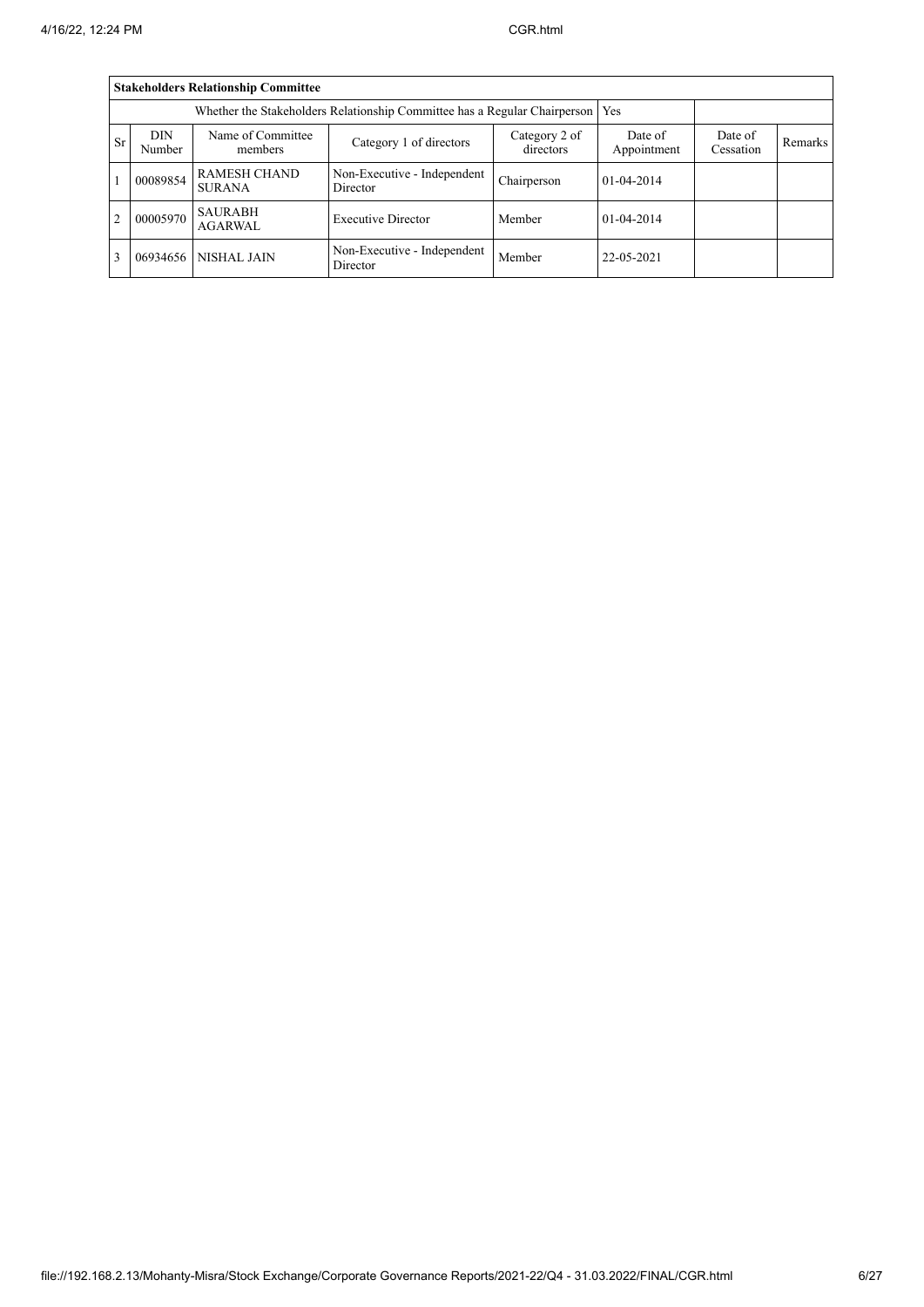|                |                      | <b>Risk Management Committee</b>      |                                                                 |                        |                      |                |  |
|----------------|----------------------|---------------------------------------|-----------------------------------------------------------------|------------------------|----------------------|----------------|--|
|                |                      |                                       | Whether the Risk Management Committee has a Regular Chairperson |                        | Yes                  |                |  |
| Sr             | <b>DIN</b><br>Number | Name of Committee<br>members          | Category 1 of directors                                         | Date of<br>Appointment | Date of<br>Cessation | <b>Remarks</b> |  |
|                | 00005981             | <b>SATISH KUMAR</b><br>AGARWAL.       | <b>EXECUTIVE DIRECTOR</b>                                       | Chairperson            | 21-06-2021           |                |  |
| $\overline{2}$ | 00005973             | <b>SUNIL KUMAR</b><br><b>AGARWAL</b>  | <b>EXECUTIVE DIRECTOR</b>                                       | Member                 | 21-06-2021           |                |  |
| 3              | 00089854             | <b>RAMESH CHAND</b><br><b>SURANA</b>  | NON - EXECUTIVE DIRECTOR -<br><b>INDEPENDENT DIRECTOR</b>       | Member                 | 21-06-2021           |                |  |
| $\overline{4}$ | 00038529             | <b>RAMESH</b><br><b>CHANDRA JAIN</b>  | NON - EXECUTIVE DIRECTOR -<br><b>INDEPENDENT DIRECTOR</b>       | Member                 | 21-06-2021           |                |  |
| 5              | 99999999             | <b>HARISH KUMAR</b><br><b>AGARWAL</b> | <b>CFO AND CHIEF RISK OFFICER</b>                               | Member                 | 21-06-2021           |                |  |
| 6              | 99999999             | VINEET<br><b>AGARWAL</b>              | <b>GM - ACCOUNTS AND FINANCE</b>                                | Member                 | 21-06-2021           |                |  |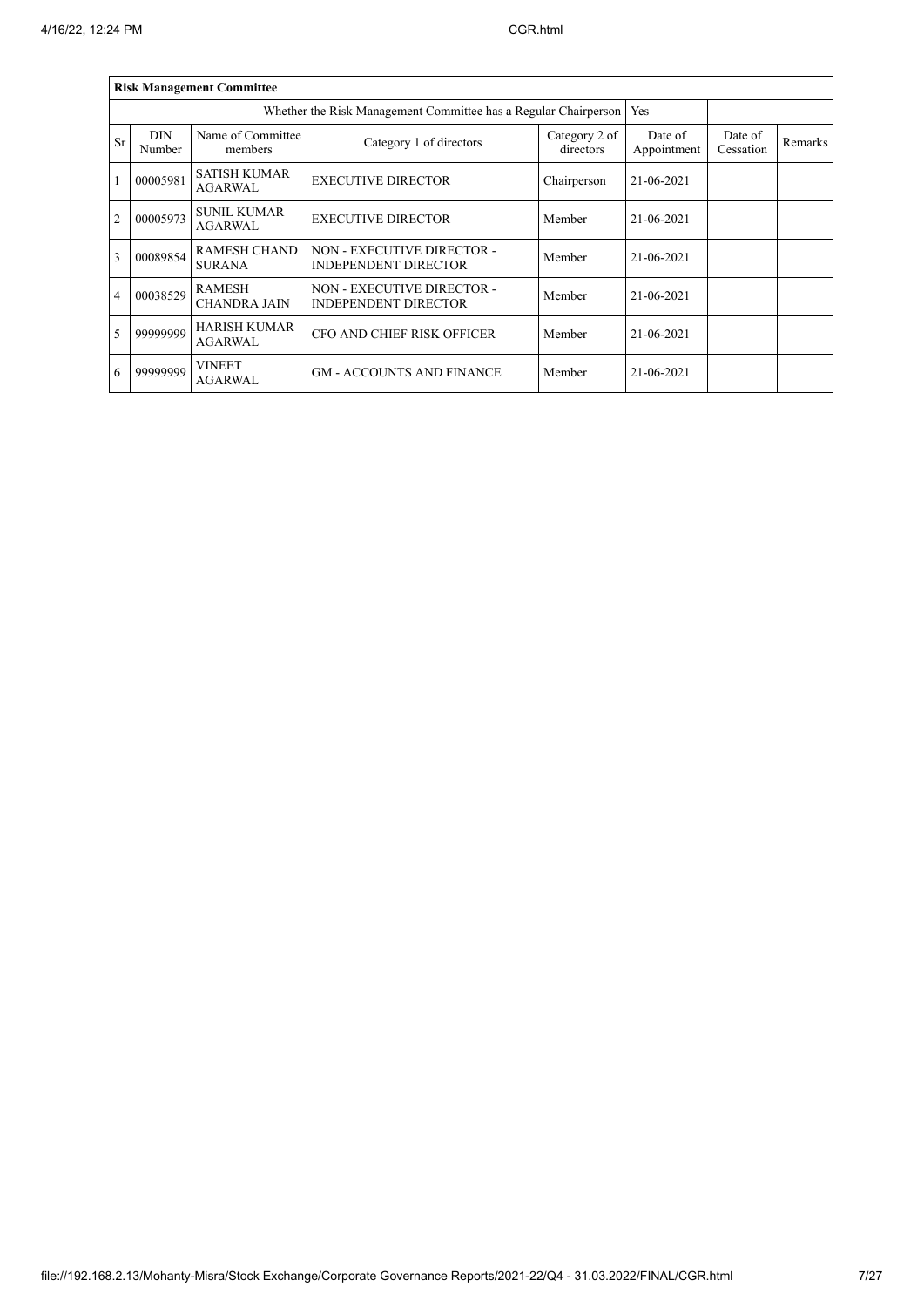|                | <b>Corporate Social Responsibility Committee</b> |                                       |                                                                                 |             |                  |  |  |  |  |  |  |  |  |  |
|----------------|--------------------------------------------------|---------------------------------------|---------------------------------------------------------------------------------|-------------|------------------|--|--|--|--|--|--|--|--|--|
|                |                                                  |                                       | Whether the Corporate Social Responsibility Committee has a Regular Chairperson |             | Yes              |  |  |  |  |  |  |  |  |  |
| <b>Sr</b>      | <b>DIN</b><br>Number                             | Date of<br>Cessation                  | Remarks                                                                         |             |                  |  |  |  |  |  |  |  |  |  |
|                | 00005981                                         | <b>SATISH KUMAR</b><br><b>AGARWAL</b> | <b>Executive Director</b>                                                       | Chairperson | $01 - 04 - 2014$ |  |  |  |  |  |  |  |  |  |
| $\overline{2}$ | 00005973                                         | <b>SUNIL KUMAR</b><br><b>AGARWAL</b>  | <b>Executive Director</b>                                                       | Member      | $01-04-2014$     |  |  |  |  |  |  |  |  |  |
| $\overline{3}$ | 06934656                                         |                                       |                                                                                 |             |                  |  |  |  |  |  |  |  |  |  |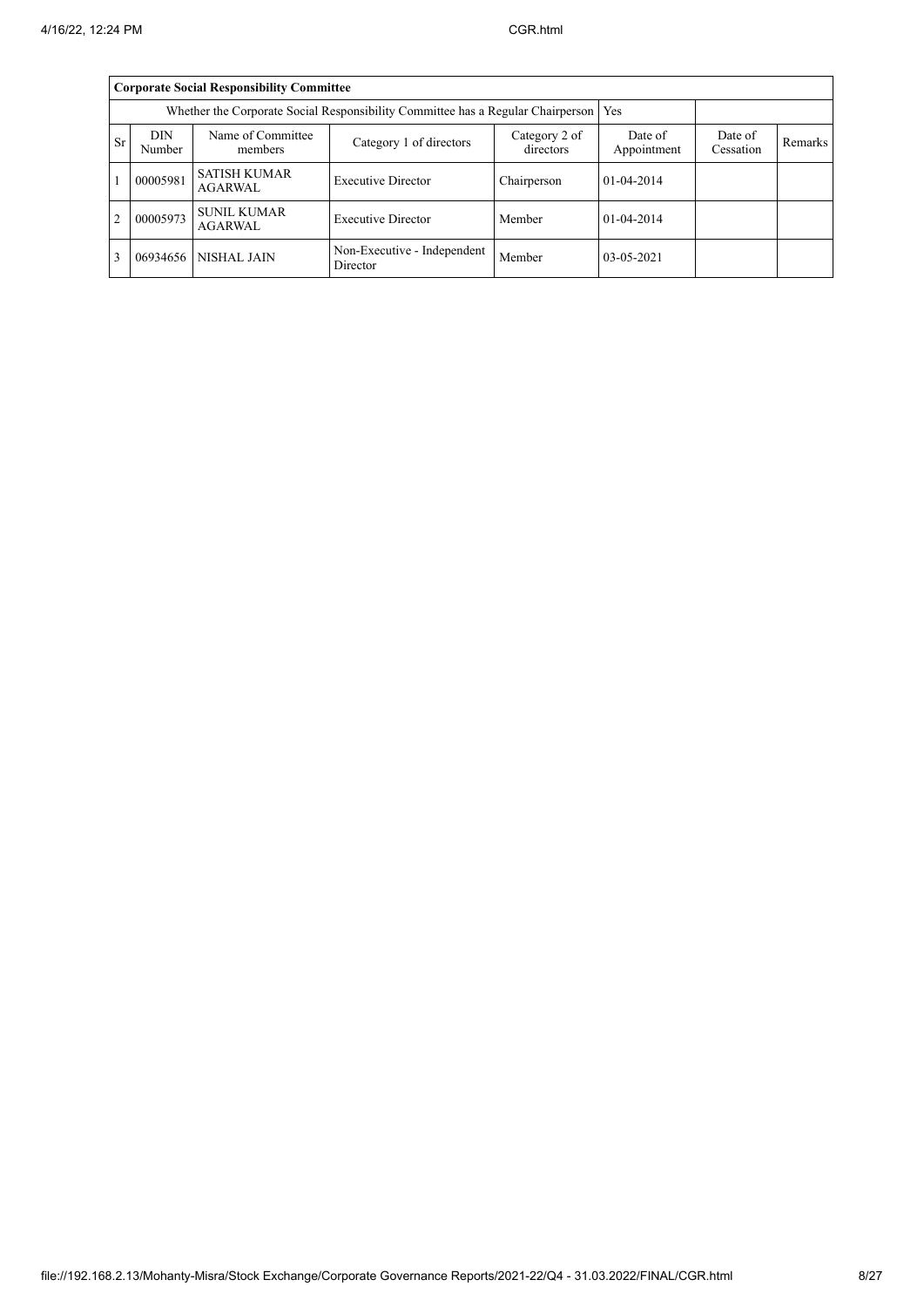| <b>Other Committee</b> |                                                                                                                                     |  |  |
|------------------------|-------------------------------------------------------------------------------------------------------------------------------------|--|--|
|                        | Sr   DIN Number   Name of Committee members   Name of other committee   Category 1 of directors   Category 2 of directors   Remarks |  |  |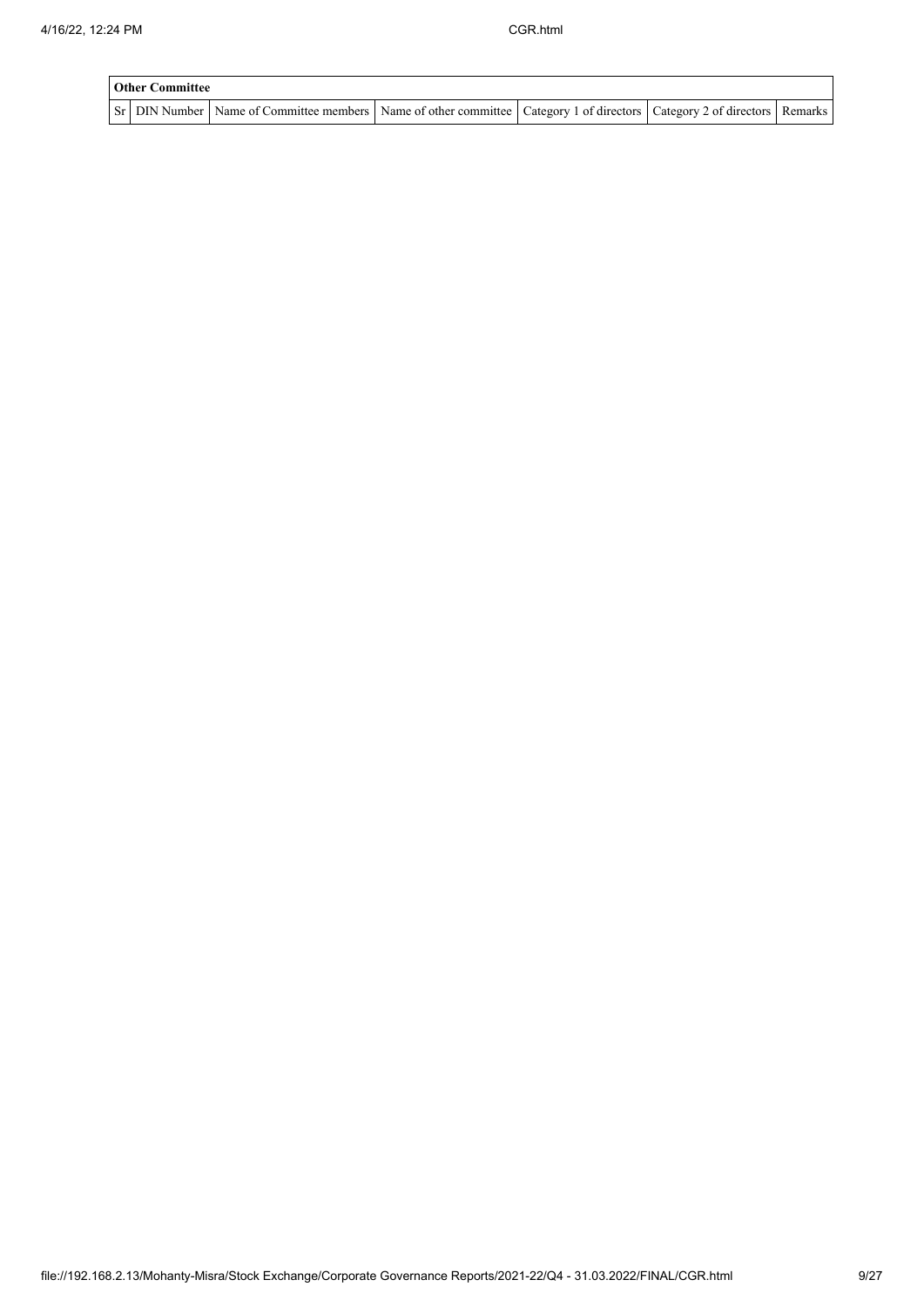|                |                                                                |                                                                     |                                                                      | <b>Annexure 1</b>                     |                                                     |                                                                                      |                                                                        |  |  |  |  |  |  |
|----------------|----------------------------------------------------------------|---------------------------------------------------------------------|----------------------------------------------------------------------|---------------------------------------|-----------------------------------------------------|--------------------------------------------------------------------------------------|------------------------------------------------------------------------|--|--|--|--|--|--|
|                | <b>Annexure 1</b>                                              |                                                                     |                                                                      |                                       |                                                     |                                                                                      |                                                                        |  |  |  |  |  |  |
|                | <b>III. Meeting of Board of Directors</b>                      |                                                                     |                                                                      |                                       |                                                     |                                                                                      |                                                                        |  |  |  |  |  |  |
|                |                                                                | Disclosure of notes on meeting of<br>board of directors explanatory |                                                                      |                                       |                                                     |                                                                                      |                                                                        |  |  |  |  |  |  |
| Sr             | $Date(s)$ of<br>meeting (if any)<br>in the previous<br>quarter | Date(s) of<br>meeting (if any)<br>in the current<br>quarter         | Maximum gap<br>between any two<br>consecutive (in<br>number of days) | Notes for<br>not<br>providing<br>Date | Whether<br>requirement of<br>Quorum met<br>(Yes/No) | Number of Directors<br>present* (All directors<br>including Independent<br>Director) | No. of<br>Independent<br><b>Directors</b><br>attending the<br>meeting* |  |  |  |  |  |  |
|                | 10-11-2021                                                     |                                                                     |                                                                      |                                       | Yes                                                 | 8                                                                                    |                                                                        |  |  |  |  |  |  |
| $\overline{2}$ |                                                                | 02-02-2022                                                          | 83                                                                   |                                       | Yes                                                 | 8                                                                                    |                                                                        |  |  |  |  |  |  |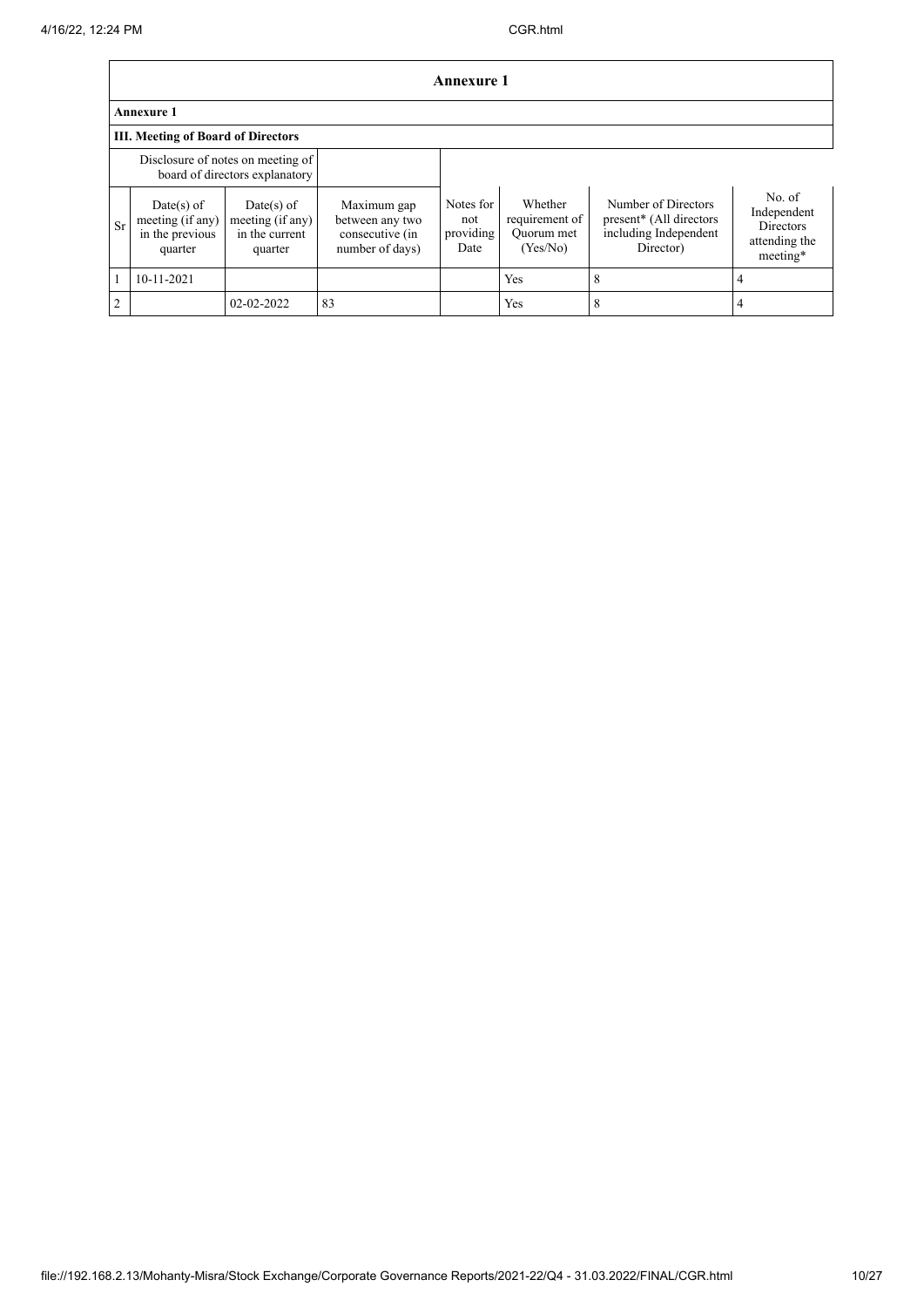|                | <b>Annexure 1</b>                                        |                                                                                                          |                                                                      |                               |                                       |                                                        |                                                                                            |                                                                           |  |  |  |  |  |  |  |
|----------------|----------------------------------------------------------|----------------------------------------------------------------------------------------------------------|----------------------------------------------------------------------|-------------------------------|---------------------------------------|--------------------------------------------------------|--------------------------------------------------------------------------------------------|---------------------------------------------------------------------------|--|--|--|--|--|--|--|
|                | <b>IV. Meeting of Committees</b>                         |                                                                                                          |                                                                      |                               |                                       |                                                        |                                                                                            |                                                                           |  |  |  |  |  |  |  |
|                | Disclosure of notes on meeting of committees explanatory |                                                                                                          |                                                                      |                               |                                       |                                                        |                                                                                            |                                                                           |  |  |  |  |  |  |  |
| Sr             | Name of<br>Committee                                     | Date(s) of meeting (Enter<br>dates of Previous quarter<br>and Current quarter in<br>chronological order) | Maximum gap<br>between any two<br>consecutive (in<br>number of days) | Name of<br>other<br>committee | Reson for<br>not<br>providing<br>date | Whether<br>requirement<br>of Quorum<br>met<br>(Yes/No) | Number of<br>Directors present*<br>(All directors<br>including<br>Independent<br>Director) | No. of<br>Independent<br><b>Directors</b><br>attending<br>the<br>meeting* |  |  |  |  |  |  |  |
|                | Audit<br>Committee                                       | $10 - 11 - 2021$                                                                                         |                                                                      |                               |                                       | Yes                                                    | 4                                                                                          | 3                                                                         |  |  |  |  |  |  |  |
| $\overline{c}$ | Audit<br>Committee                                       | $02 - 02 - 2022$                                                                                         | 83                                                                   |                               |                                       | Yes                                                    | 4                                                                                          | 3                                                                         |  |  |  |  |  |  |  |
| 3              | <b>Stakeholders</b><br>Relationship<br>Committee         | 10-11-2021                                                                                               |                                                                      |                               |                                       | Yes                                                    | 3                                                                                          | $\overline{2}$                                                            |  |  |  |  |  |  |  |
| 4              | Stakeholders<br>Relationship<br>Committee                | 02-02-2022                                                                                               | 83                                                                   |                               |                                       | Yes                                                    | 3                                                                                          | $\overline{2}$                                                            |  |  |  |  |  |  |  |
| 5              | Risk<br>Management<br>Committee                          | 10-11-2021                                                                                               |                                                                      |                               |                                       | Yes                                                    | 6                                                                                          | $\overline{2}$                                                            |  |  |  |  |  |  |  |
| 6              | Risk<br>Management<br>Committee                          | 02-02-2022                                                                                               | 83                                                                   |                               |                                       | Yes                                                    | 6                                                                                          | $\overline{2}$                                                            |  |  |  |  |  |  |  |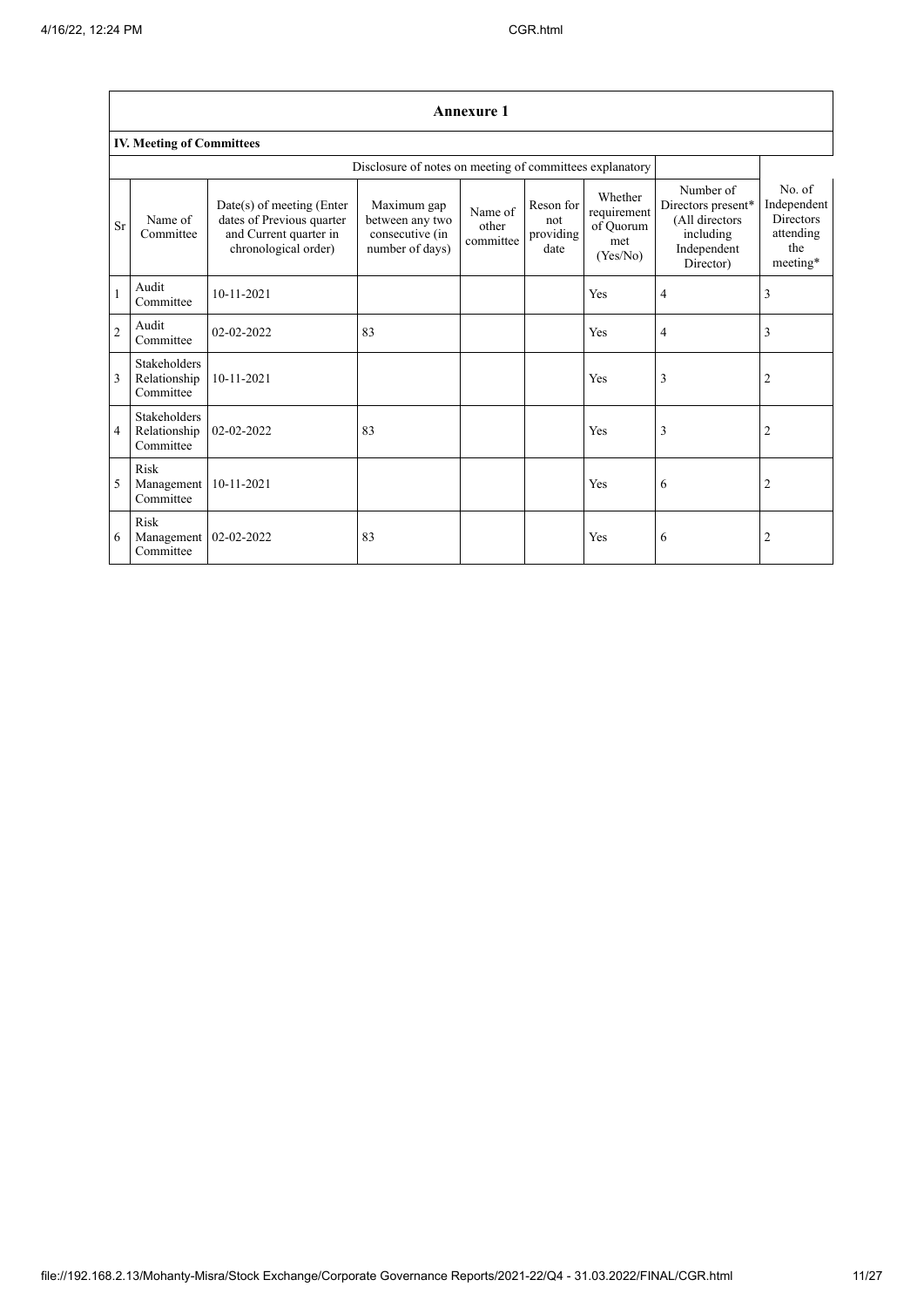|    | <b>Annexure 1</b>                                  |                                                                                                            |                                                                      |                               |                                       |                                                        |                                                                                                           |                                                                           |  |  |  |  |  |  |
|----|----------------------------------------------------|------------------------------------------------------------------------------------------------------------|----------------------------------------------------------------------|-------------------------------|---------------------------------------|--------------------------------------------------------|-----------------------------------------------------------------------------------------------------------|---------------------------------------------------------------------------|--|--|--|--|--|--|
|    | <b>IV. Meeting of Committees</b>                   |                                                                                                            |                                                                      |                               |                                       |                                                        |                                                                                                           |                                                                           |  |  |  |  |  |  |
| Sr | Name of<br>Committee                               | $Date(s)$ of meeting (Enter<br>dates of Previous quarter<br>and Current quarter in<br>chronological order) | Maximum gap<br>between any two<br>consecutive (in<br>number of days) | Name of<br>other<br>committee | Reson for<br>not<br>providing<br>date | Whether<br>requirement<br>of Quorum<br>met<br>(Yes/No) | Number of<br>Directors<br>present <sup>*</sup> (All<br>directors<br>including<br>Independent<br>Director) | No. of<br>Independent<br><b>Directors</b><br>attending<br>the<br>meeting* |  |  |  |  |  |  |
|    | Corporate<br>Social<br>Responsibility<br>Committee | 02-02-2022                                                                                                 |                                                                      |                               |                                       | Yes                                                    | 3                                                                                                         |                                                                           |  |  |  |  |  |  |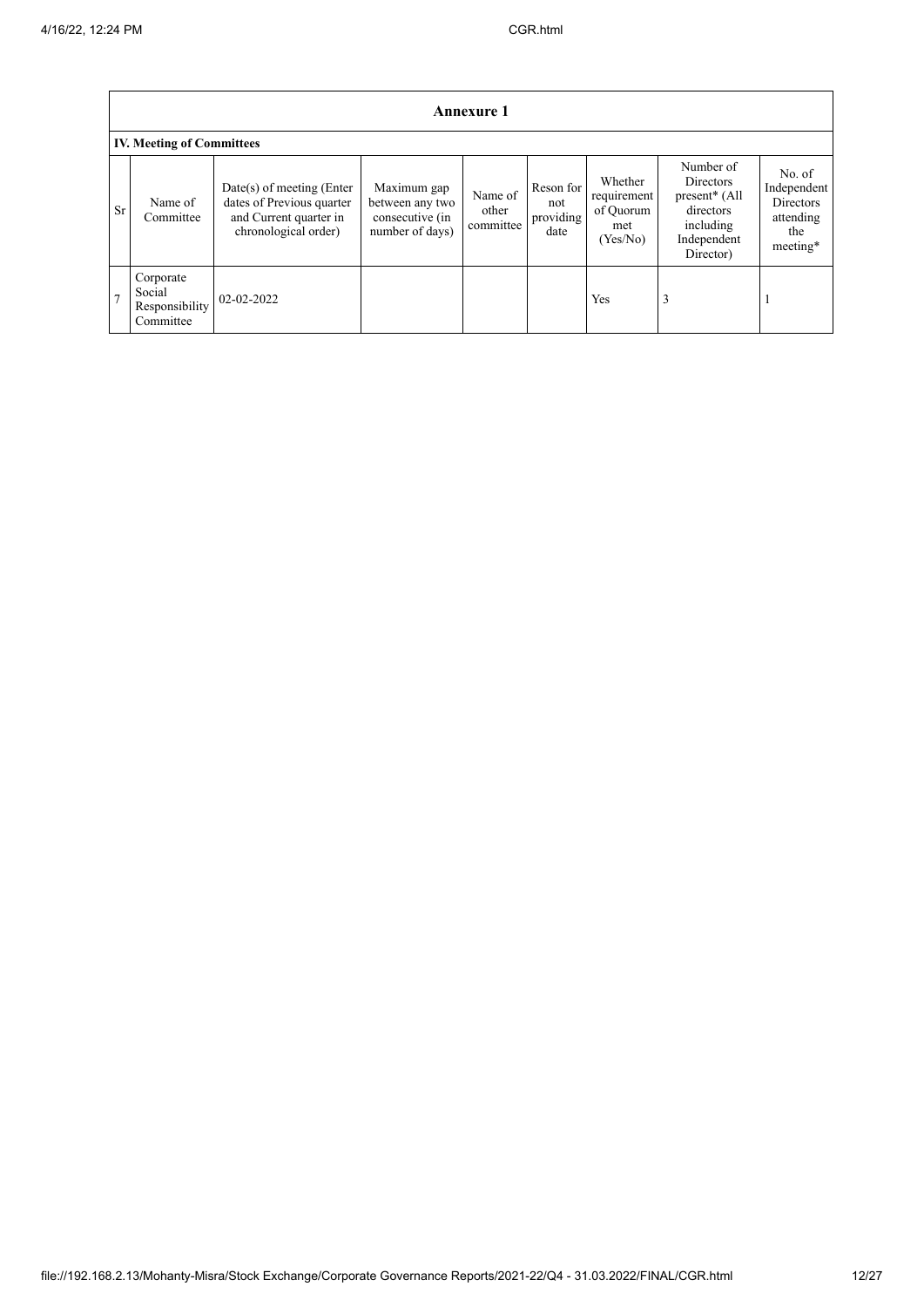|   | Annexure 1                                                                                                |                                  |                                                                    |  |  |  |
|---|-----------------------------------------------------------------------------------------------------------|----------------------------------|--------------------------------------------------------------------|--|--|--|
|   | <b>V. Related Party Transactions</b>                                                                      |                                  |                                                                    |  |  |  |
|   | Subject                                                                                                   | Compliance status<br>(Yes/No/NA) | If status is "No" details of non-<br>compliance may be given here. |  |  |  |
|   | Whether prior approval of audit committee obtained                                                        | Yes                              |                                                                    |  |  |  |
| 2 | Whether shareholder approval obtained for material RPT                                                    | NA                               |                                                                    |  |  |  |
| 3 | Whether details of RPT entered into pursuant to omnibus approval<br>have been reviewed by Audit Committee | Yes                              |                                                                    |  |  |  |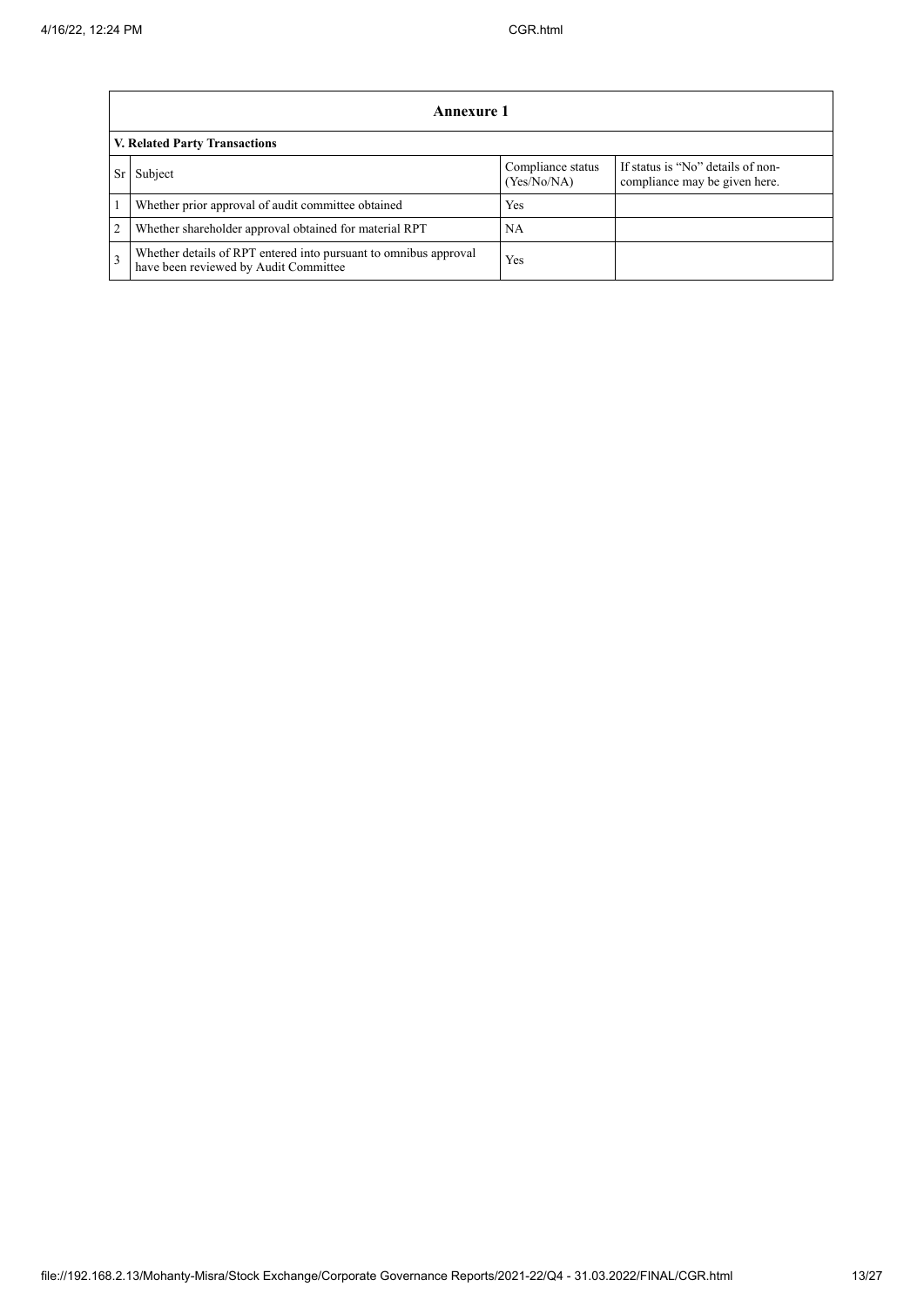|                | <b>Annexure 1</b>                                                                                                                                                                                               |                               |  |  |  |  |
|----------------|-----------------------------------------------------------------------------------------------------------------------------------------------------------------------------------------------------------------|-------------------------------|--|--|--|--|
|                | <b>VI. Affirmations</b>                                                                                                                                                                                         |                               |  |  |  |  |
|                | Sr<br>Subject                                                                                                                                                                                                   | Compliance<br>status (Yes/No) |  |  |  |  |
| $\mathbf{1}$   | The composition of Board of Directors is in terms of SEBI (Listing obligations and disclosure requirements)<br>Regulations, 2015                                                                                | Yes                           |  |  |  |  |
| $\overline{2}$ | The composition of the following committees is in terms of SEBI(Listing obligations and disclosure requirements)<br>Regulations, 2015 a. Audit Committee                                                        | Yes                           |  |  |  |  |
| 3              | The composition of the following committees is in terms of SEBI(Listing obligations and disclosure requirements)<br>Regulations, 2015. b. Nomination & remuneration committee                                   | Yes                           |  |  |  |  |
| $\overline{4}$ | The composition of the following committees is in terms of SEBI(Listing obligations and disclosure requirements)<br>Regulations, 2015. c. Stakeholders relationship committee                                   | Yes                           |  |  |  |  |
| 5              | The composition of the following committees is in terms of SEBI(Listing obligations and disclosure requirements)<br>Regulations, 2015. d. Risk management committee (applicable to the top 500 listed entities) | Yes                           |  |  |  |  |
| 6              | The committee members have been made aware of their powers, role and responsibilities as specified in SEBI<br>(Listing obligations and disclosure requirements) Regulations, 2015.                              | Yes                           |  |  |  |  |
| $\overline{7}$ | The meetings of the board of directors and the above committees have been conducted in the manner as specified in<br>SEBI (Listing obligations and disclosure requirements) Regulations, 2015.                  | Yes                           |  |  |  |  |
| 8              | This report and/or the report submitted in the previous quarter has been placed before Board of Directors.                                                                                                      | Yes                           |  |  |  |  |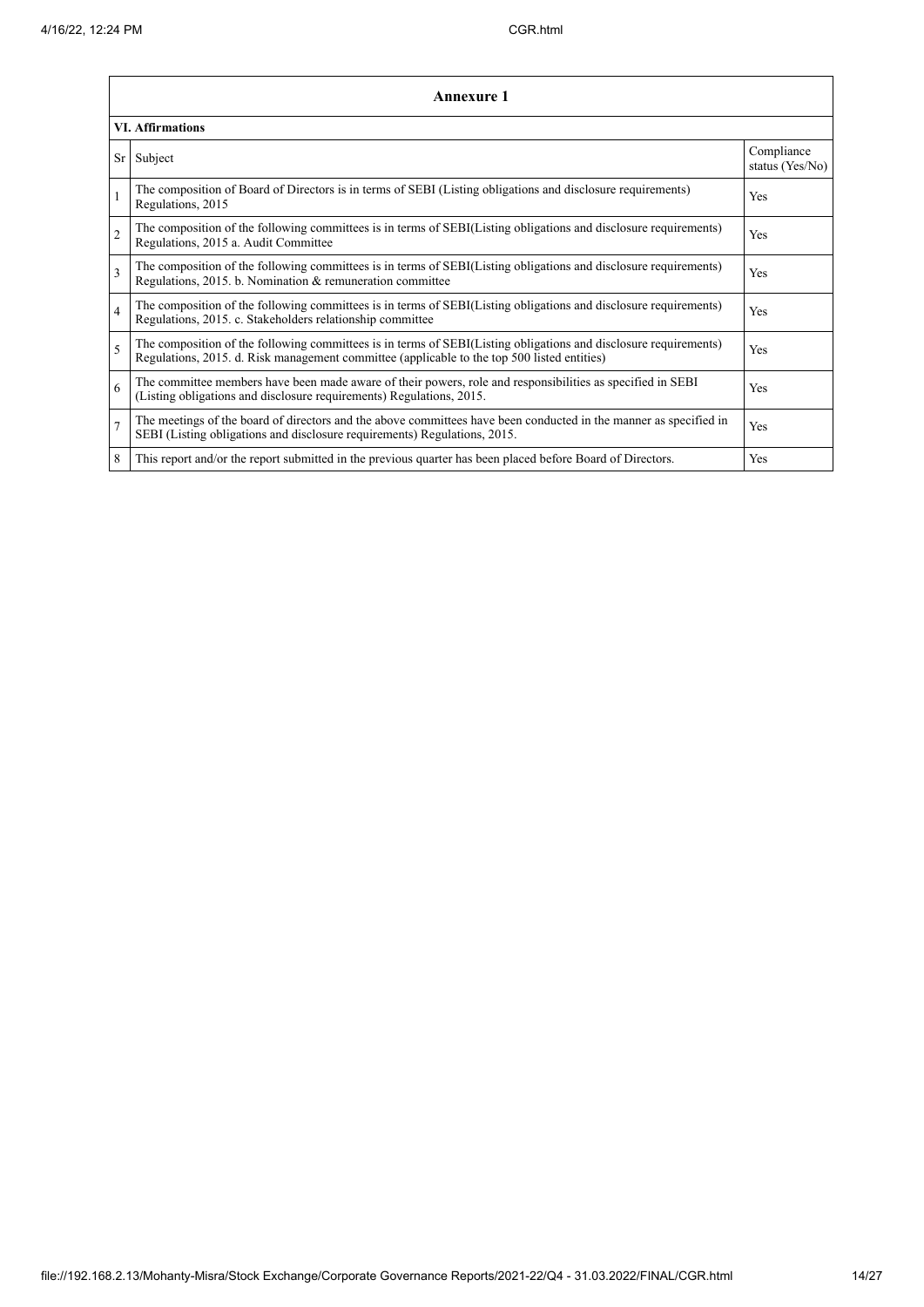|           | <b>Annexure 1</b> |                                          |  |  |
|-----------|-------------------|------------------------------------------|--|--|
| <b>Sr</b> | Subject           | Compliance status                        |  |  |
|           | Name of signatory | <b>KHEM CHAND</b>                        |  |  |
|           | Designation       | Company Secretary and Compliance Officer |  |  |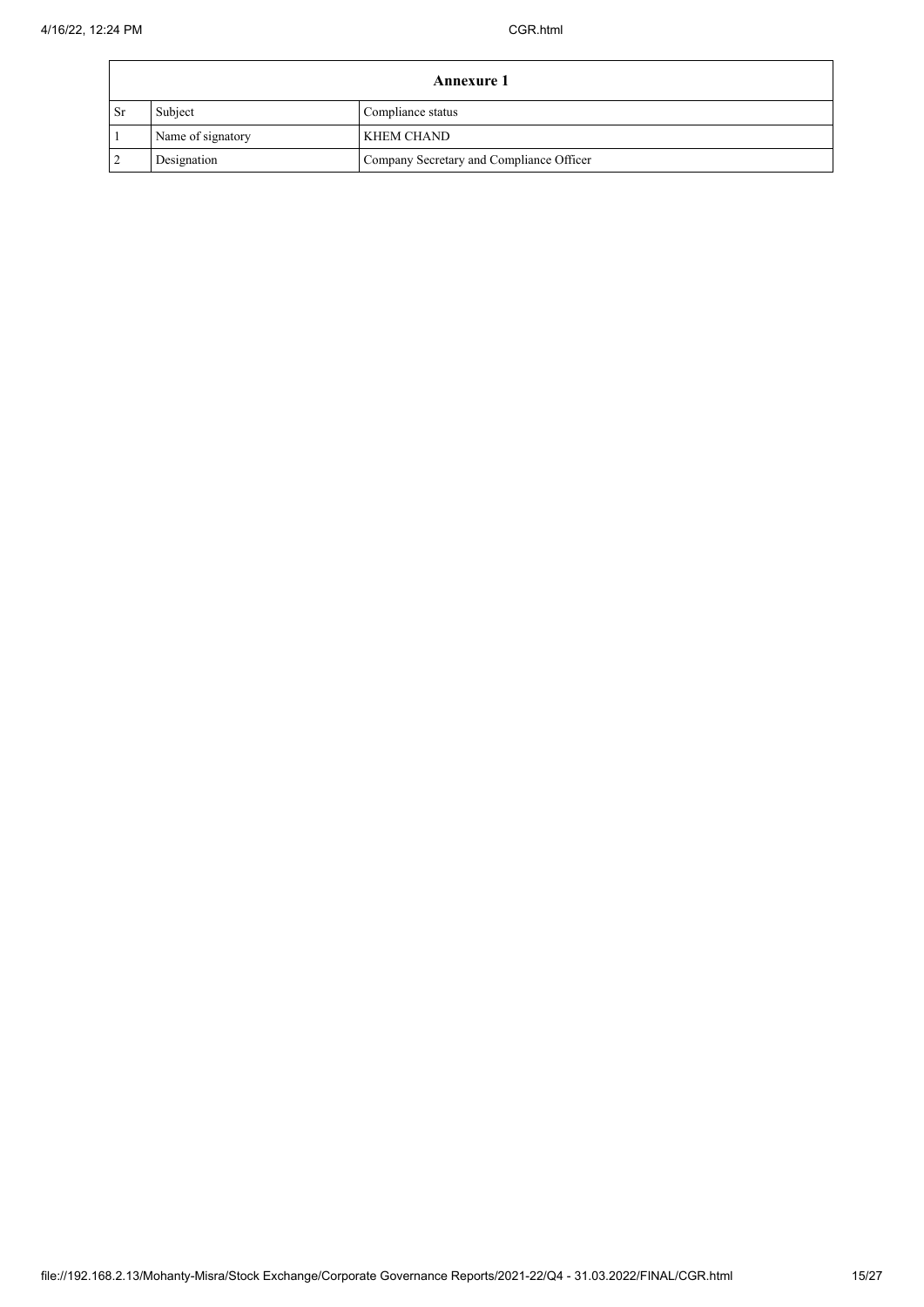|                          | <b>Annexure II</b>                                                         |                                  |                                                                                                                 |                         |  |  |
|--------------------------|----------------------------------------------------------------------------|----------------------------------|-----------------------------------------------------------------------------------------------------------------|-------------------------|--|--|
|                          |                                                                            |                                  | Annexure II to be submitted by listed entity at the end of the financial year (for the whole of financial year) |                         |  |  |
|                          | I. Disclosure on website in terms of Listing Regulations                   |                                  |                                                                                                                 |                         |  |  |
| Sr                       | Item                                                                       | Compliance status<br>(Yes/No/NA) | If status is "No" details of non-<br>compliance may be given here.                                              | Web address             |  |  |
|                          | Details of business                                                        | Yes                              |                                                                                                                 | www.kamdhenulimited.com |  |  |
| $\overline{2}$           | Terms and conditions of appointment of<br>independent directors            | Yes                              |                                                                                                                 | www.kamdhenulimited.com |  |  |
| 3                        | Composition of various committees of<br>board of directors                 | Yes                              |                                                                                                                 | www.kamdhenulimited.com |  |  |
| $\overline{\mathbf{4}}$  | Code of conduct of board of directors and<br>senior management personnel   | Yes                              |                                                                                                                 | www.kamdhenulimited.com |  |  |
| $\overline{\phantom{0}}$ | Details of establishment of vigil<br>mechanism/ Whistle Blower policy      | Yes                              |                                                                                                                 | www.kamdhenulimited.com |  |  |
| 6                        | Criteria of making payments to non-<br>executive directors                 | Yes                              |                                                                                                                 | www.kamdhenulimited.com |  |  |
| $\overline{7}$           | Policy on dealing with related party<br>transactions                       | Yes                              |                                                                                                                 | www.kamdhenulimited.com |  |  |
| $\mathbf{8}$             | Policy for determining 'material'<br>subsidiaries                          | Yes                              |                                                                                                                 | www.kamdhenulimited.com |  |  |
| $\mathbf Q$              | Details of familiarization programmes<br>imparted to independent directors | Yes                              |                                                                                                                 | www.kamdhenulimited.com |  |  |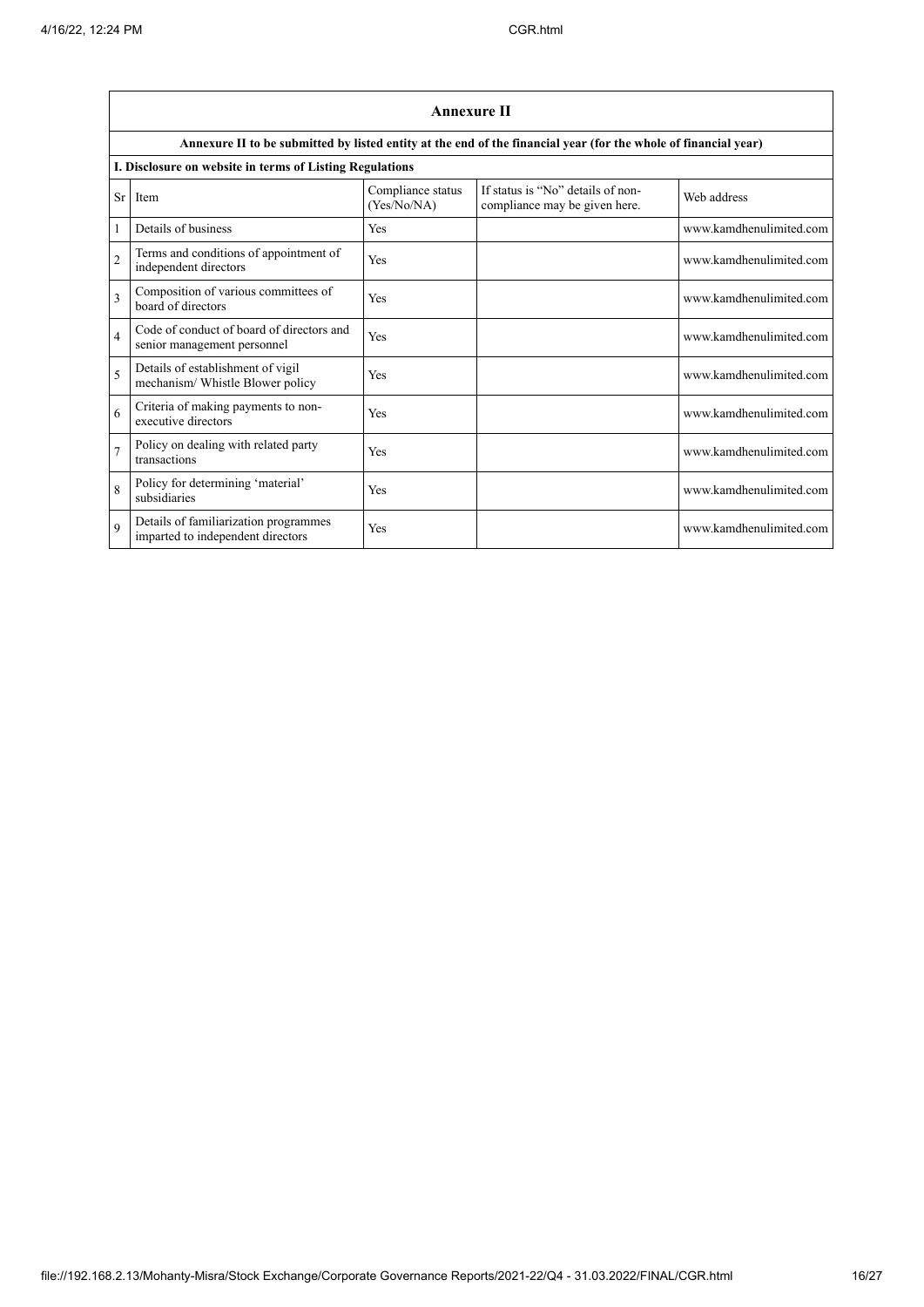|    |                                                                                                                                                                                                 | <b>Annexure II</b>                  |                                                                      |                         |
|----|-------------------------------------------------------------------------------------------------------------------------------------------------------------------------------------------------|-------------------------------------|----------------------------------------------------------------------|-------------------------|
|    | Annexure II to be submitted by listed entity at the end of the financial year (for the whole of financial year)                                                                                 |                                     |                                                                      |                         |
|    | I. Disclosure on website in terms of Listing Regulations                                                                                                                                        |                                     |                                                                      |                         |
| Sr | Item                                                                                                                                                                                            | Compliance<br>status<br>(Yes/No/NA) | If status is "No" details<br>of non-compliance<br>may be given here. | Web address             |
| 10 | Contact information of the designated officials of the listed<br>entity who are responsible for assisting and handling investor<br>grievances                                                   | Yes                                 |                                                                      | www.kamdhenulimited.com |
| 11 | email address for grievance redressal and other relevant details                                                                                                                                | Yes                                 |                                                                      | www.kamdhenulimited.com |
| 12 | Financial results                                                                                                                                                                               | Yes                                 |                                                                      | www.kamdhenulimited.com |
| 13 | Shareholding pattern                                                                                                                                                                            | Yes                                 |                                                                      | www.kamdhenulimited.com |
| 14 | Details of agreements entered into with the media companies<br>and/or their associates                                                                                                          | NA                                  |                                                                      |                         |
| 15 | Schedule of analyst or institutional investor meet and<br>presentations made by the listed entity to analysts or<br>institutional investors simultaneously with submission to stock<br>exchange | Yes                                 |                                                                      | www.kamdhenulimited.com |
| 16 | New name and the old name of the listed entity                                                                                                                                                  | NA                                  |                                                                      |                         |
| 17 | Advertisements as per regulation 47 (1)                                                                                                                                                         | Yes                                 |                                                                      | www.kamdhenulimited.com |
| 18 | Credit rating or revision in credit rating obtained                                                                                                                                             | Yes                                 |                                                                      | www.kamdhenulimited.com |
| 19 | Separate audited financial statements of each subsidiary of the<br>listed entity in respect of a relevant financial year                                                                        | Yes                                 |                                                                      | www.kamdhenulimited.com |
| 20 | Whether company has provided information under separate<br>section on its website as per Regulation $46(2)$                                                                                     | Yes                                 |                                                                      | www.kamdhenulimited.com |
| 21 | Materiality Policy as per Regulation 30                                                                                                                                                         | Yes                                 |                                                                      | www.kamdhenulimited.com |
| 22 | Dividend Distribution policy as per Regulation 43A (as<br>applicable)                                                                                                                           | Yes                                 |                                                                      | www.kamdhenulimited.com |
| 23 | It is certified that these contents on the website of the listed<br>entity are correct                                                                                                          | Yes                                 |                                                                      | www.kamdhenulimited.com |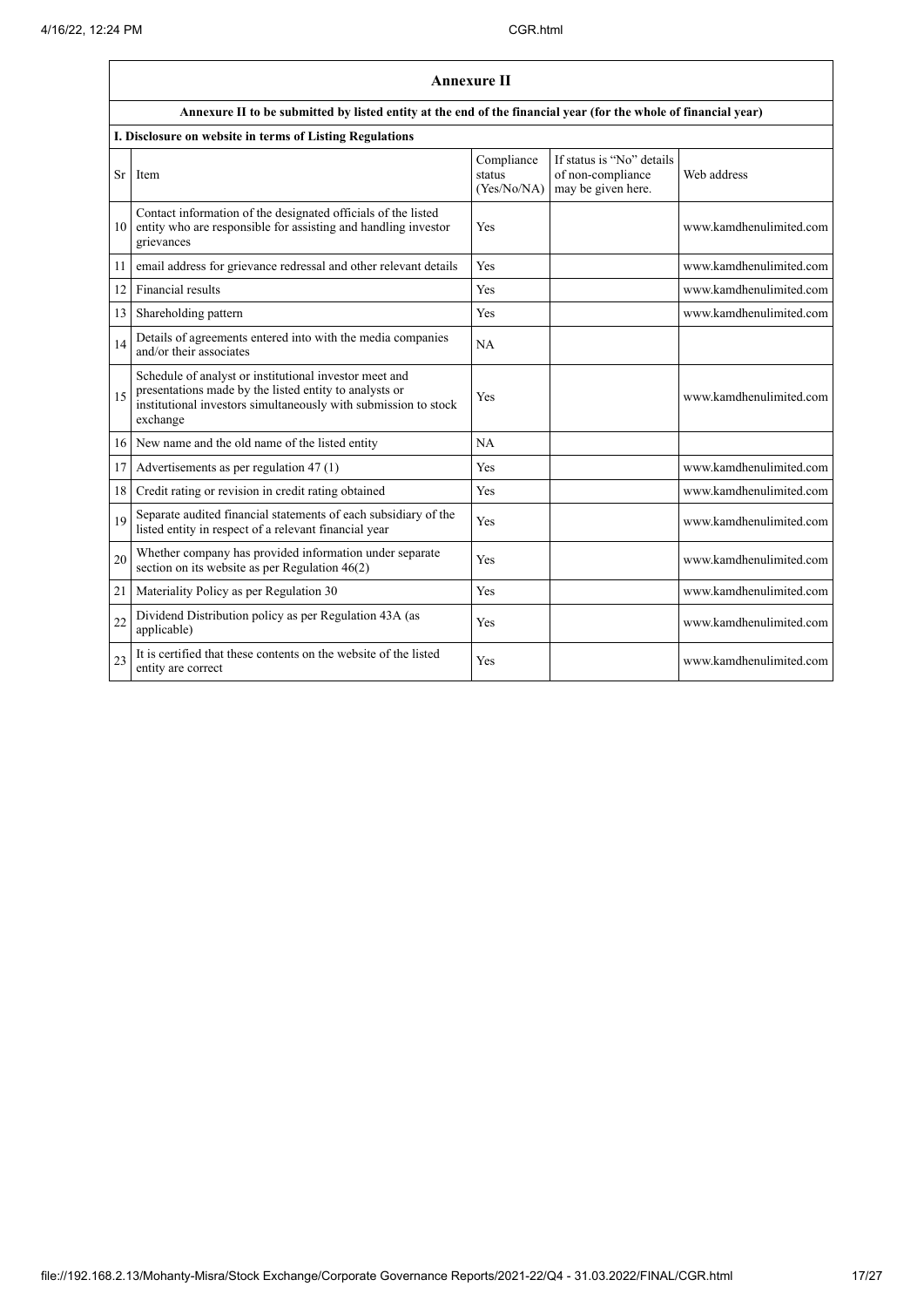|              | <b>Annexure II</b>                                                                                                   |                                |                                     |                                                                    |  |
|--------------|----------------------------------------------------------------------------------------------------------------------|--------------------------------|-------------------------------------|--------------------------------------------------------------------|--|
|              | <b>II. Annual Affirmations</b>                                                                                       |                                |                                     |                                                                    |  |
| Sr           | Particulars                                                                                                          | Regulation<br>Number           | Compliance<br>status<br>(Yes/No/NA) | If status is "No" details of non-<br>compliance may be given here. |  |
| $\mathbf{1}$ | Independent director(s) have been appointed in terms of<br>specified criteria of 'independence' and/or 'eligibility' | $16(1)(b)$ &<br>25(6)          | Yes                                 |                                                                    |  |
| 2            | Board composition                                                                                                    | 17(1),<br>$17(1A)$ &<br>17(1B) | Yes                                 |                                                                    |  |
| 3            | Meeting of Board of directors                                                                                        | 17(2)                          | Yes                                 |                                                                    |  |
| 4            | Quorum of Board meeting                                                                                              | 17(2A)                         | Yes                                 |                                                                    |  |
| 5            | Review of Compliance Reports                                                                                         | 17(3)                          | Yes                                 |                                                                    |  |
| 6            | Plans for orderly succession for appointments                                                                        | 17(4)                          | Yes                                 |                                                                    |  |
| 7            | Code of Conduct                                                                                                      | 17(5)                          | Yes                                 |                                                                    |  |
| 8            | Fees/compensation                                                                                                    | 17(6)                          | Yes                                 |                                                                    |  |
| 9            | Minimum Information                                                                                                  | 17(7)                          | Yes                                 |                                                                    |  |
| 10           | Compliance Certificate                                                                                               | 17(8)                          | Yes                                 |                                                                    |  |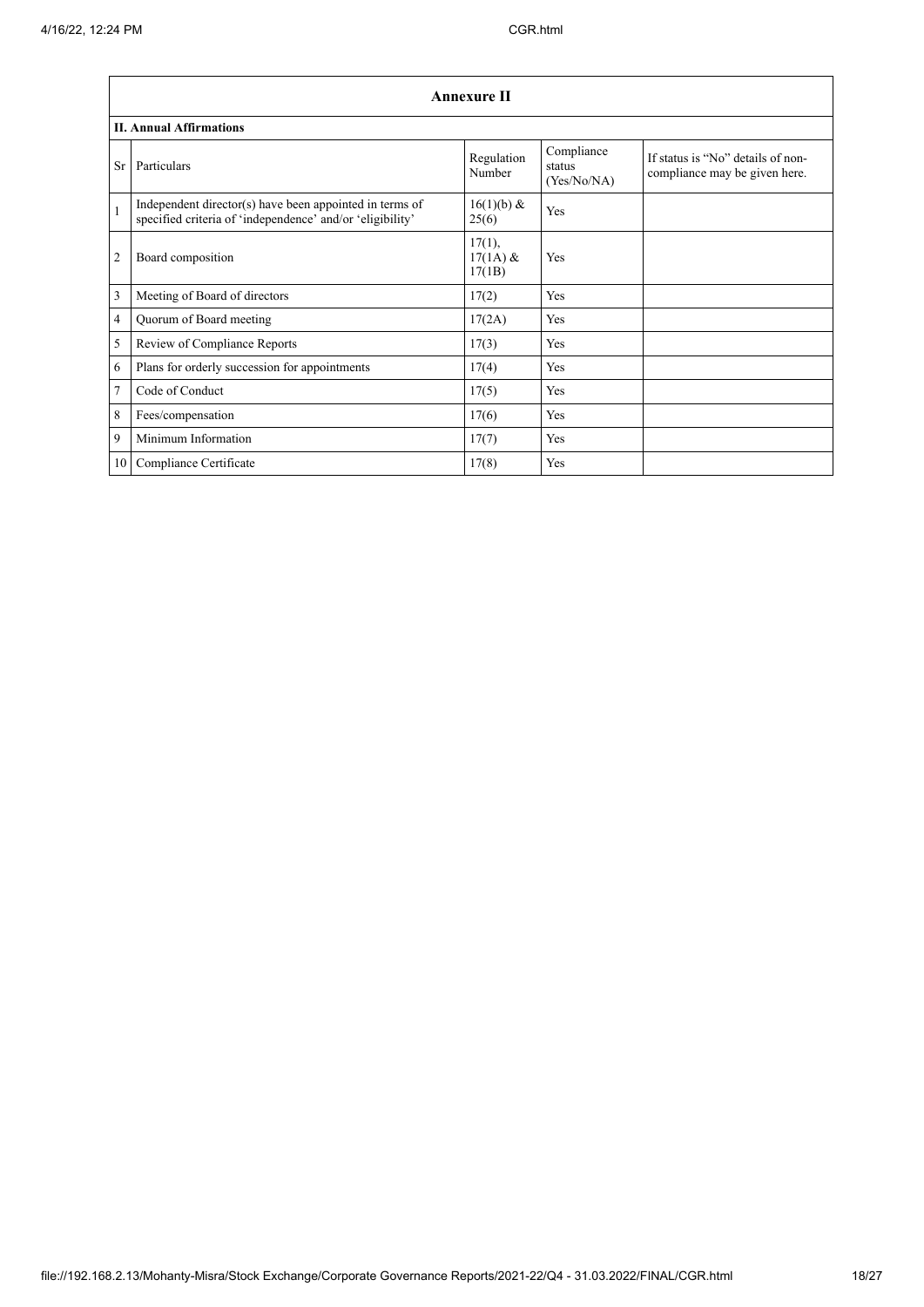|    | <b>Annexure II</b>                                         |                            |                                  |                                                                   |  |
|----|------------------------------------------------------------|----------------------------|----------------------------------|-------------------------------------------------------------------|--|
|    | <b>II. Annual Affirmations</b>                             |                            |                                  |                                                                   |  |
| Sr | Particulars                                                | Regulation<br>Number       | Compliance status<br>(Yes/No/NA) | If status is "No" details of non-compliance<br>may be given here. |  |
| 11 | Risk Assessment & Management                               | 17(9)                      | Yes                              |                                                                   |  |
| 12 | Performance Evaluation of Independent<br><b>Directors</b>  | 17(10)                     | Yes                              |                                                                   |  |
| 13 | Recommendation of Board                                    | 17(11)                     | <b>Yes</b>                       |                                                                   |  |
| 14 | Maximum number of Directorships                            | 17A                        | <b>Yes</b>                       |                                                                   |  |
| 15 | Composition of Audit Committee                             | 18(1)                      | <b>Yes</b>                       |                                                                   |  |
| 16 | Meeting of Audit Committee                                 | 18(2)                      | Yes                              |                                                                   |  |
| 17 | Composition of nomination & remuneration<br>committee      | 19(1) & (2)                | Yes                              |                                                                   |  |
| 18 | Quorum of Nomination and Remuneration<br>Committee meeting | 19(2A)                     | Yes                              |                                                                   |  |
| 19 | Meeting of Nomination and Remuneration<br>Committee        | 19(3A)                     | Yes                              |                                                                   |  |
| 20 | Composition of Stakeholder Relationship<br>Committee       | $20(1), 20(2)$ &<br>20(2A) | Yes                              |                                                                   |  |

 $\overline{\phantom{a}}$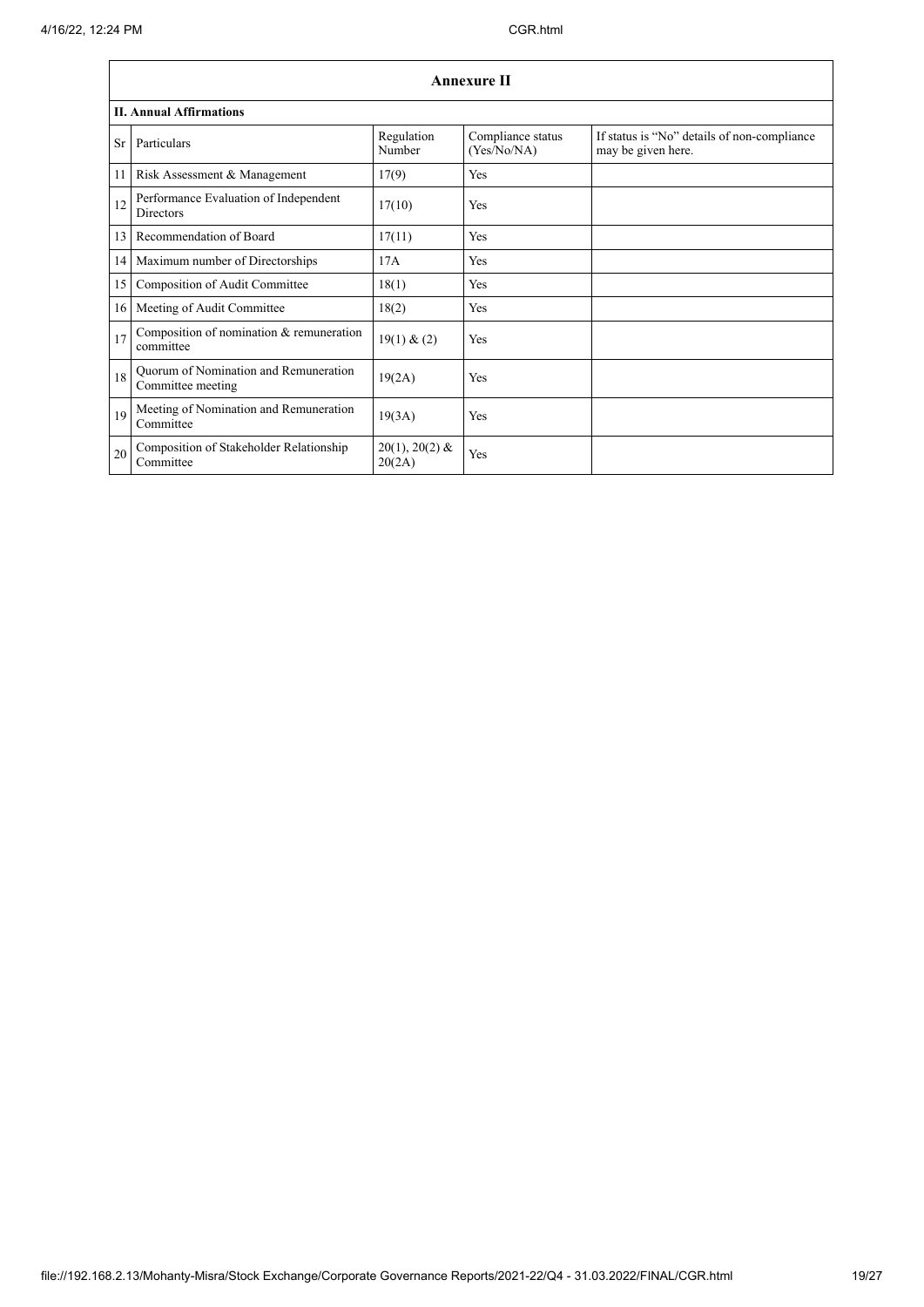|    | <b>Annexure II</b>                                                                     |                                                     |                                  |                                                                    |  |
|----|----------------------------------------------------------------------------------------|-----------------------------------------------------|----------------------------------|--------------------------------------------------------------------|--|
|    | <b>II. Annual Affirmations</b>                                                         |                                                     |                                  |                                                                    |  |
| Sr | Particulars                                                                            | Regulation<br>Number                                | Compliance status<br>(Yes/No/NA) | If status is "No" details of non-<br>compliance may be given here. |  |
| 21 | Meeting of Stakeholders Relationship Committee                                         | 20(3A)                                              | Yes                              |                                                                    |  |
| 22 | Composition and role of risk management<br>committee                                   | 21(1), (2), (3), (4)                                | Yes                              |                                                                    |  |
| 23 | Meeting of Risk Management Committee                                                   | 21(3A)                                              | Yes                              |                                                                    |  |
| 24 | Vigil Mechanism                                                                        | 22                                                  | Yes                              |                                                                    |  |
| 25 | Policy for related party Transaction                                                   | $23(1)$ , $(1A)$ , $(5)$ ,<br>$(6)$ , $(7)$ & $(8)$ | Yes                              |                                                                    |  |
| 26 | Prior or Omnibus approval of Audit Committee for<br>all related party transactions     | 23(2), (3)                                          | Yes                              |                                                                    |  |
| 27 | Approval for material related party transactions                                       | 23(4)                                               | NA                               |                                                                    |  |
| 28 | Disclosure of related party transactions on<br>consolidated basis                      | 23(9)                                               | Yes                              |                                                                    |  |
| 29 | Composition of Board of Directors of unlisted<br>material Subsidiary                   | 24(1)                                               | NA                               |                                                                    |  |
| 30 | Other Corporate Governance requirements with<br>respect to subsidiary of listed entity | 24(2),(3),(4),(5)<br>&(6)                           | Yes                              |                                                                    |  |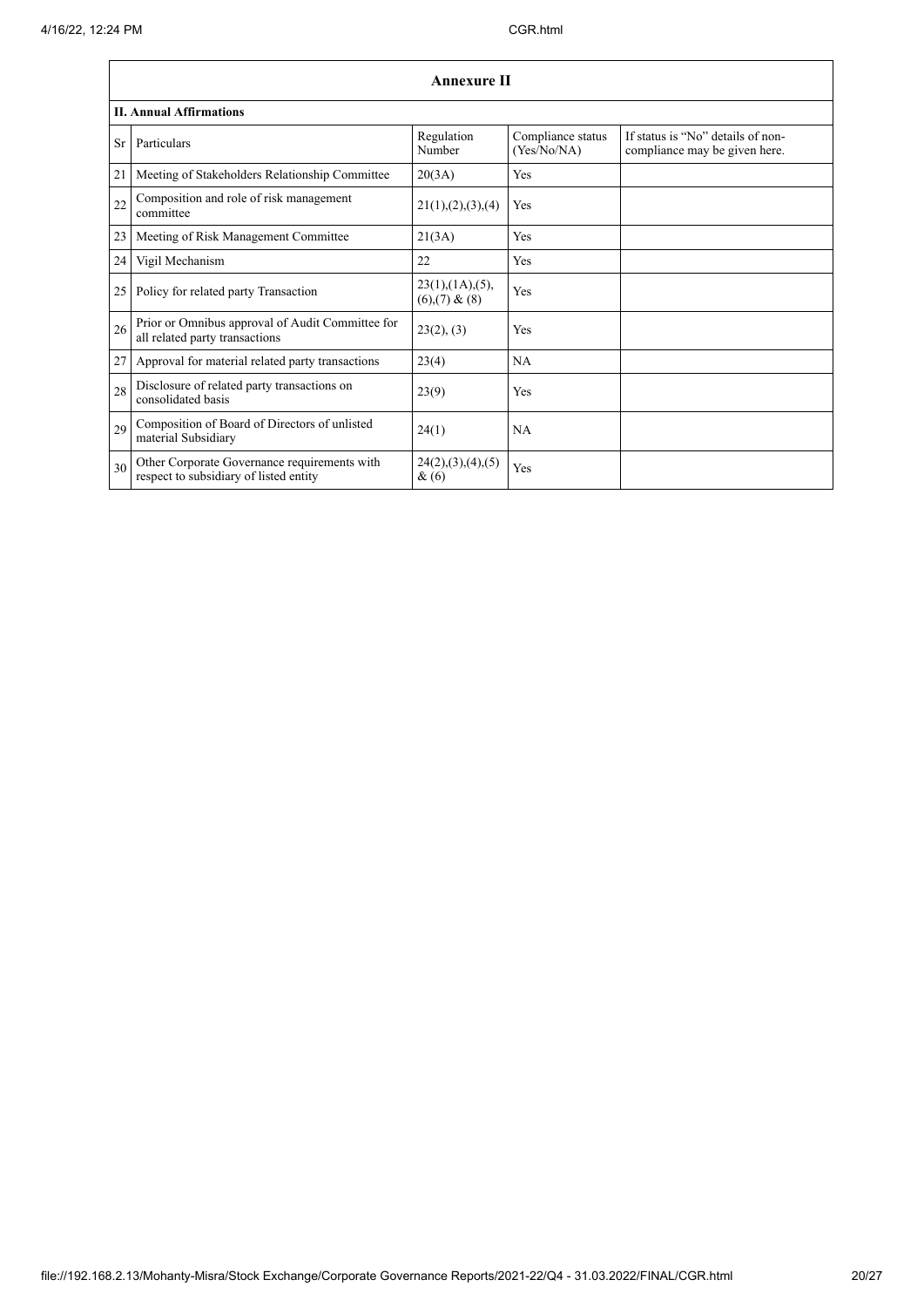'n

|    | <b>Annexure II</b>                                                                                                   |                      |                                     |                                                                    |  |
|----|----------------------------------------------------------------------------------------------------------------------|----------------------|-------------------------------------|--------------------------------------------------------------------|--|
|    | <b>II. Annual Affirmations</b>                                                                                       |                      |                                     |                                                                    |  |
| Sr | Particulars                                                                                                          | Regulation<br>Number | Compliance<br>status<br>(Yes/No/NA) | If status is "No" details of non-<br>compliance may be given here. |  |
| 31 | Annual Secretarial Compliance Report                                                                                 | 24(A)                | Yes                                 |                                                                    |  |
| 32 | Alternate Director to Independent Director                                                                           | 25(1)                | <b>NA</b>                           |                                                                    |  |
| 33 | Maximum Tenure                                                                                                       | 25(2)                | Yes                                 |                                                                    |  |
| 34 | Meeting of independent directors                                                                                     | $25(3)$ &<br>(4)     | Yes                                 |                                                                    |  |
| 35 | Familiarization of independent directors                                                                             | 25(7)                | Yes                                 |                                                                    |  |
| 36 | Declaration from Independent Director                                                                                | $25(8)$ &<br>(9)     | Yes                                 |                                                                    |  |
| 37 | D & O Insurance for Independent Directors                                                                            | 25(10)               | Yes                                 |                                                                    |  |
| 38 | Memberships in Committees                                                                                            | 26(1)                | Yes                                 |                                                                    |  |
| 39 | Affirmation with compliance to code of conduct from members of<br>Board of Directors and Senior management personnel | 26(3)                | Yes                                 |                                                                    |  |
| 40 | Disclosure of Shareholding by Non-Executive Directors                                                                | 26(4)                | NA                                  |                                                                    |  |
| 41 | Policy with respect to Obligations of directors and senior<br>management                                             | $26(2)$ &<br>26(5)   | Yes                                 |                                                                    |  |
|    | Any other information to be provided - Add Notes                                                                     |                      |                                     |                                                                    |  |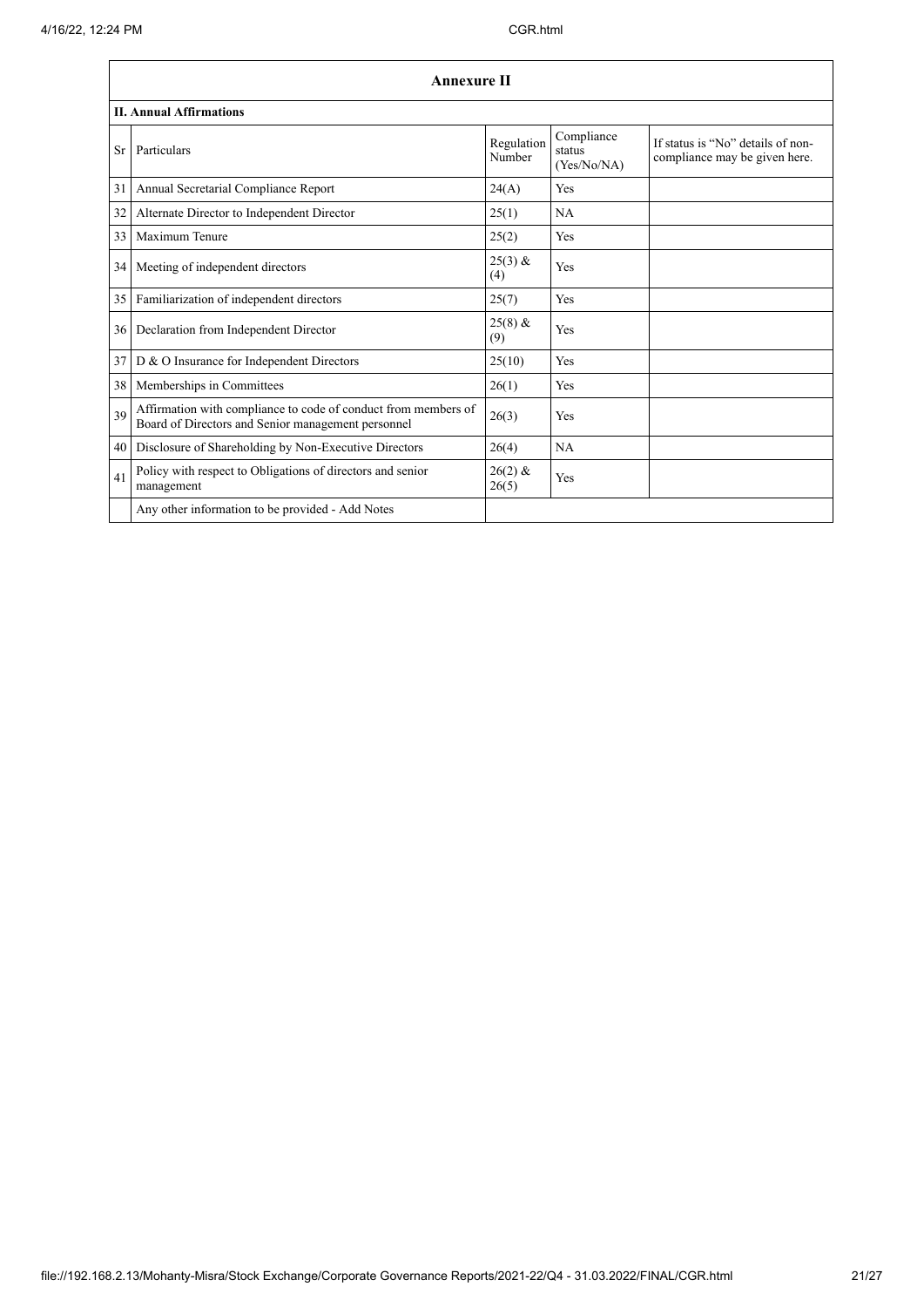| Annexure II       |                                          |  |
|-------------------|------------------------------------------|--|
| Name of signatory | <b>KHEM CHAND</b>                        |  |
| Designation       | Company Secretary and Compliance Officer |  |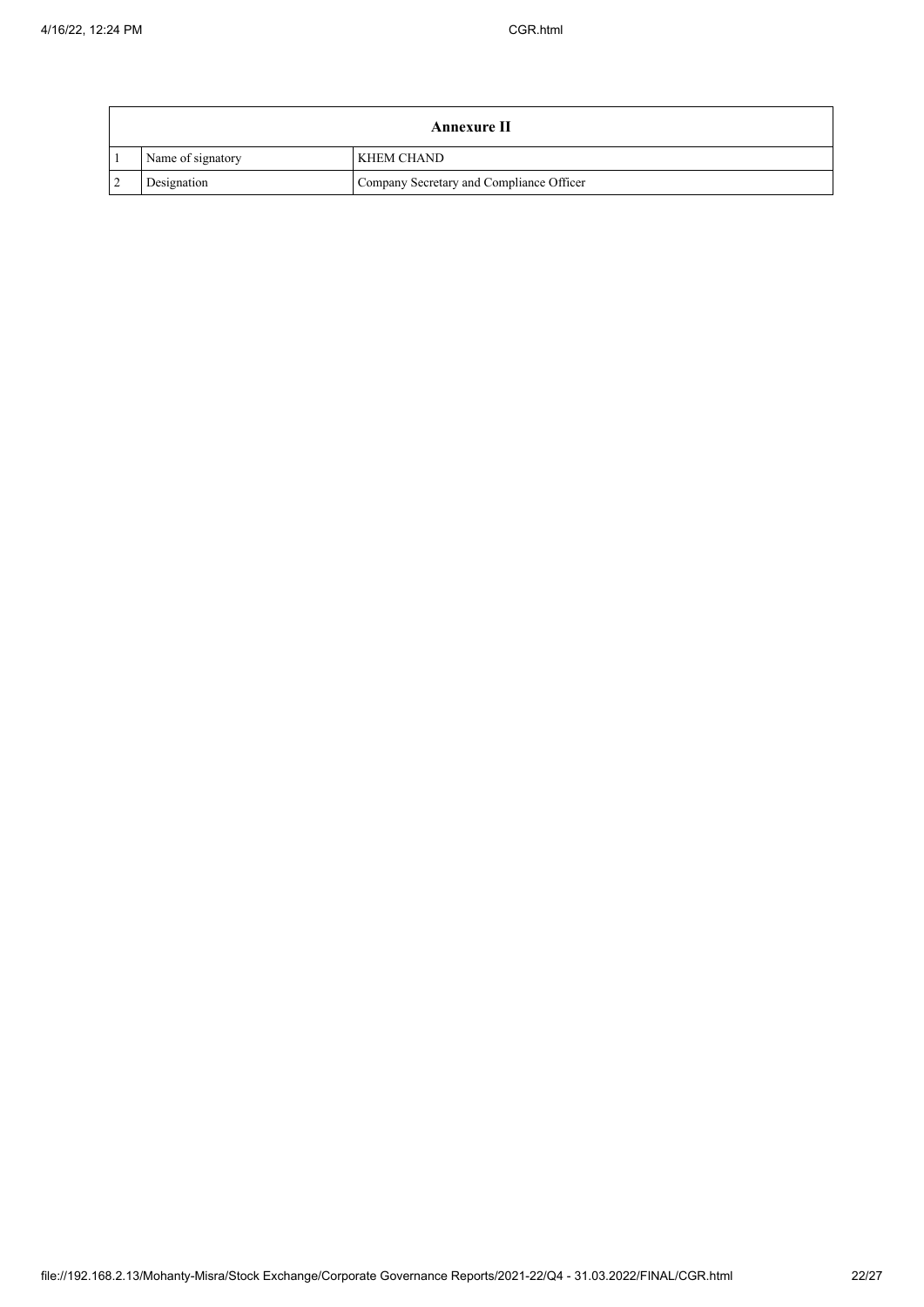|    | <b>Annexure II</b>                                                                                                                                                    |                                         |  |  |  |  |
|----|-----------------------------------------------------------------------------------------------------------------------------------------------------------------------|-----------------------------------------|--|--|--|--|
|    | <b>III.</b> Affirmations                                                                                                                                              |                                         |  |  |  |  |
| Sr | <b>Particulars</b>                                                                                                                                                    | <b>Compliance status</b><br>(Yes/No/NA) |  |  |  |  |
|    | The Listed Entity has approved Material Subsidiary Policy and the Corporate Governance requirements with<br>respect to subsidiary of Listed Entity have been complied | Yes                                     |  |  |  |  |
|    | Any other information to be provided                                                                                                                                  |                                         |  |  |  |  |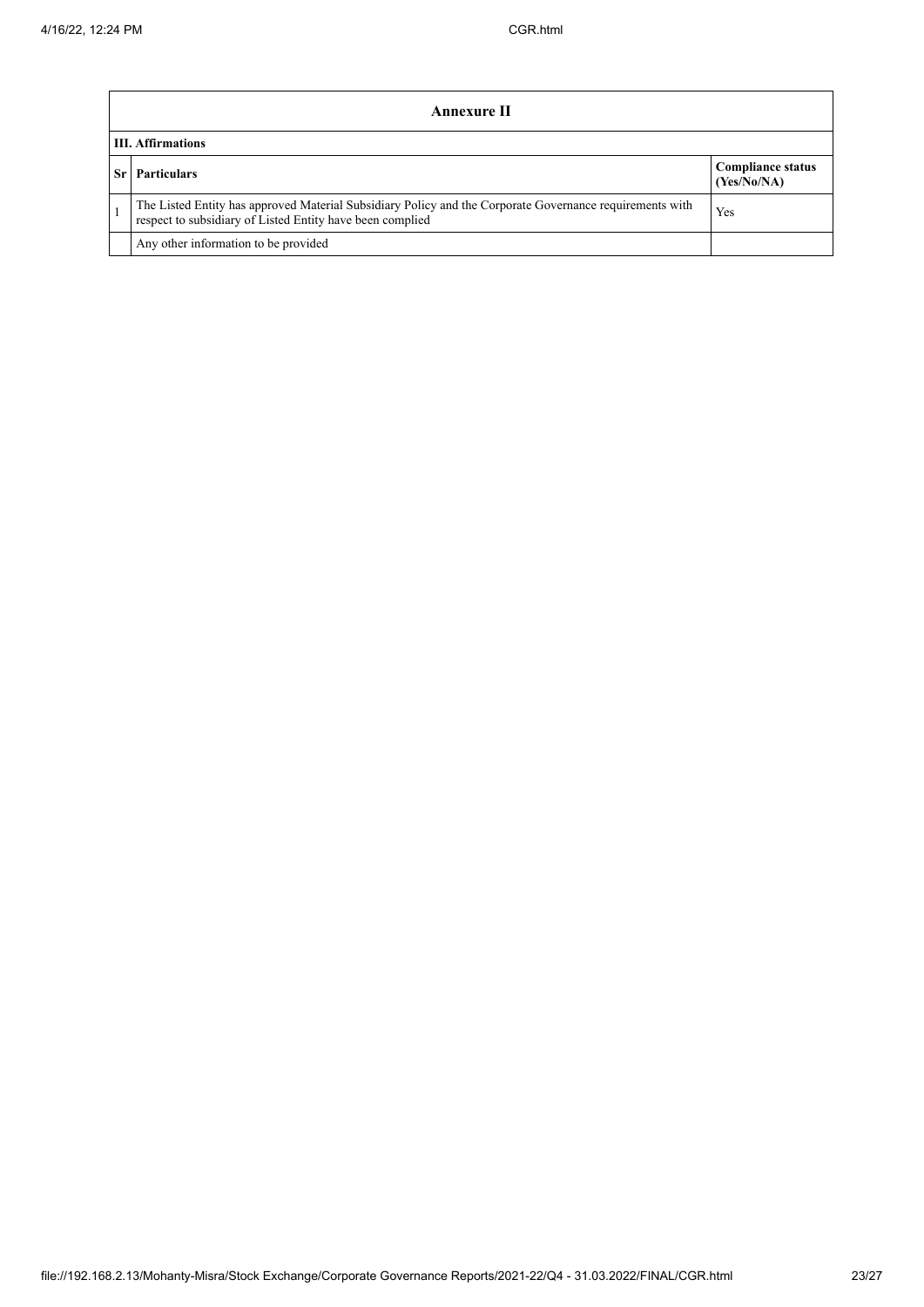| Annexure II       |                                          |  |
|-------------------|------------------------------------------|--|
| Name of signatory | <b>KHEM CHAND</b>                        |  |
| Designation       | Company Secretary and Compliance Officer |  |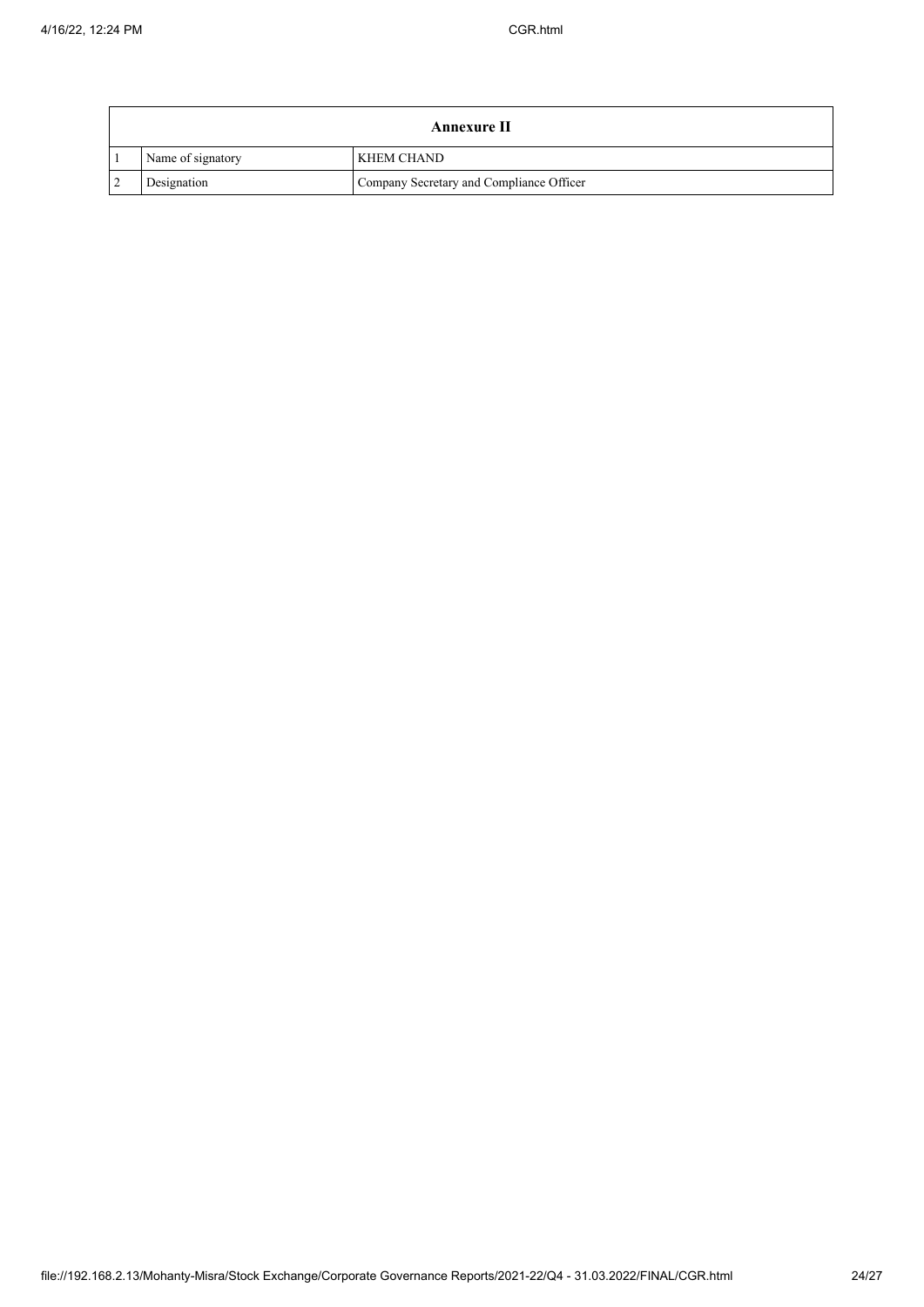| <b>Additional Half yearly Disclosure</b>                                                                                                                                                                                                                                                                                                                                                                                                       |                                                |                                                                       |                                                                                                 |  |
|------------------------------------------------------------------------------------------------------------------------------------------------------------------------------------------------------------------------------------------------------------------------------------------------------------------------------------------------------------------------------------------------------------------------------------------------|------------------------------------------------|-----------------------------------------------------------------------|-------------------------------------------------------------------------------------------------|--|
| Applicability of disclosure                                                                                                                                                                                                                                                                                                                                                                                                                    | Applicable                                     |                                                                       |                                                                                                 |  |
| Reason for Non Applicability                                                                                                                                                                                                                                                                                                                                                                                                                   | Textual Information(1)                         |                                                                       |                                                                                                 |  |
| I. Disclosure of Loans/ guarantees/comfort letters /securities etc.refer note below                                                                                                                                                                                                                                                                                                                                                            |                                                |                                                                       |                                                                                                 |  |
| (A) Any loan or any other form of debt advanced by the listed entity directly or indirectly to                                                                                                                                                                                                                                                                                                                                                 |                                                |                                                                       |                                                                                                 |  |
| Entity                                                                                                                                                                                                                                                                                                                                                                                                                                         | Aggregate amount advanced during six<br>months | Balance<br>outstanding<br>at the end of<br>six months                 |                                                                                                 |  |
| Promoter or any other entity controlled by them                                                                                                                                                                                                                                                                                                                                                                                                | $\overline{0}$                                 | $\mathbf{0}$                                                          |                                                                                                 |  |
| Promoter Group or any other entity controlled by them                                                                                                                                                                                                                                                                                                                                                                                          | $\mathbf{0}$                                   | $\mathbf{0}$                                                          |                                                                                                 |  |
| Directors (including relatives) or any other entity controlled<br>by them                                                                                                                                                                                                                                                                                                                                                                      | $\theta$                                       | $\boldsymbol{0}$                                                      |                                                                                                 |  |
| KMPs or any other entity controlled by them                                                                                                                                                                                                                                                                                                                                                                                                    | $\overline{0}$                                 | $\mathbf{0}$                                                          |                                                                                                 |  |
| (B) Any guarantee / comfort letter (by whatever name called) provided by the listed entity directly or<br>indirectly, in connection with any loan(s) or any other form of debt availed By<br>Entity                                                                                                                                                                                                                                            | Type (guarantee, comfort letter etc.)          | Aggregate<br>amount of<br>issuance<br>during six<br>months            | Balance<br>outstanding at the<br>end of six<br>months(taking into<br>account any<br>invocation) |  |
| Promoter or any other entity controlled by them                                                                                                                                                                                                                                                                                                                                                                                                | $\mathbf{0}$                                   | $\mathbf{0}$                                                          | $\mathbf{0}$                                                                                    |  |
| Promoter Group or any other entity controlled by them                                                                                                                                                                                                                                                                                                                                                                                          | $\mathbf{0}$                                   | $\mathbf{0}$                                                          | $\mathbf{0}$                                                                                    |  |
| Directors (including relatives) or any other entity controlled<br>by them                                                                                                                                                                                                                                                                                                                                                                      | $\Omega$                                       | $\mathbf{0}$                                                          | $\mathbf{0}$                                                                                    |  |
| KMPs or any other entity controlled by them                                                                                                                                                                                                                                                                                                                                                                                                    | $\theta$                                       | $\theta$                                                              | $\theta$                                                                                        |  |
| (C) Any security provided by the listed entity directly or indirectly, in connection with any loan(s) or any<br>other form of debt availed by                                                                                                                                                                                                                                                                                                  |                                                |                                                                       |                                                                                                 |  |
| Entity                                                                                                                                                                                                                                                                                                                                                                                                                                         | Type of security (cash, shares etc.)           | Aggregate<br>value of<br>security<br>provided<br>during six<br>months | Balance<br>outstanding at the<br>end of six months                                              |  |
| Promoter or any other entity controlled by them                                                                                                                                                                                                                                                                                                                                                                                                | $\boldsymbol{0}$                               | $\boldsymbol{0}$                                                      | $\boldsymbol{0}$                                                                                |  |
| Promoter Group or any other entity controlled by them                                                                                                                                                                                                                                                                                                                                                                                          | $\overline{0}$                                 | $\mathbf{0}$                                                          | $\mathbf{0}$                                                                                    |  |
| Directors (including relatives) or any other entity controlled<br>by them                                                                                                                                                                                                                                                                                                                                                                      | $\theta$                                       | $\boldsymbol{0}$                                                      | $\boldsymbol{0}$                                                                                |  |
| KMPs or any other entity controlled by them                                                                                                                                                                                                                                                                                                                                                                                                    | $\boldsymbol{0}$                               | $\boldsymbol{0}$                                                      | $\mathbf{0}$                                                                                    |  |
| (D) Additional Information                                                                                                                                                                                                                                                                                                                                                                                                                     |                                                |                                                                       | Textual<br>Information(2)                                                                       |  |
| <b>II.</b> Affirmations                                                                                                                                                                                                                                                                                                                                                                                                                        |                                                |                                                                       |                                                                                                 |  |
| Affirmations<br><b>Status</b>                                                                                                                                                                                                                                                                                                                                                                                                                  |                                                | Compliance                                                            | Company Remarks                                                                                 |  |
| All loans (or other form of debt), guarantees, comfort letters (by whatever name called) or securities<br>in connection with any loan(s) (or other form of debt) given directly or indirectly by the listed entity<br>to promoter(s), promoter group, director(s) (including their relatives), key managerial personnel<br>Yes<br>(including their relatives) or any entity controlled by them are in the economic interest of the<br>company. |                                                |                                                                       | Textual<br>Information $(3)$                                                                    |  |
| Name                                                                                                                                                                                                                                                                                                                                                                                                                                           | HARISH KUMAR AGARWAL                           |                                                                       |                                                                                                 |  |
| Designation                                                                                                                                                                                                                                                                                                                                                                                                                                    | <b>CFO</b>                                     |                                                                       |                                                                                                 |  |
| Place                                                                                                                                                                                                                                                                                                                                                                                                                                          | <b>GURUGRAM</b>                                |                                                                       |                                                                                                 |  |
| Date                                                                                                                                                                                                                                                                                                                                                                                                                                           | 07-04-2022                                     |                                                                       |                                                                                                 |  |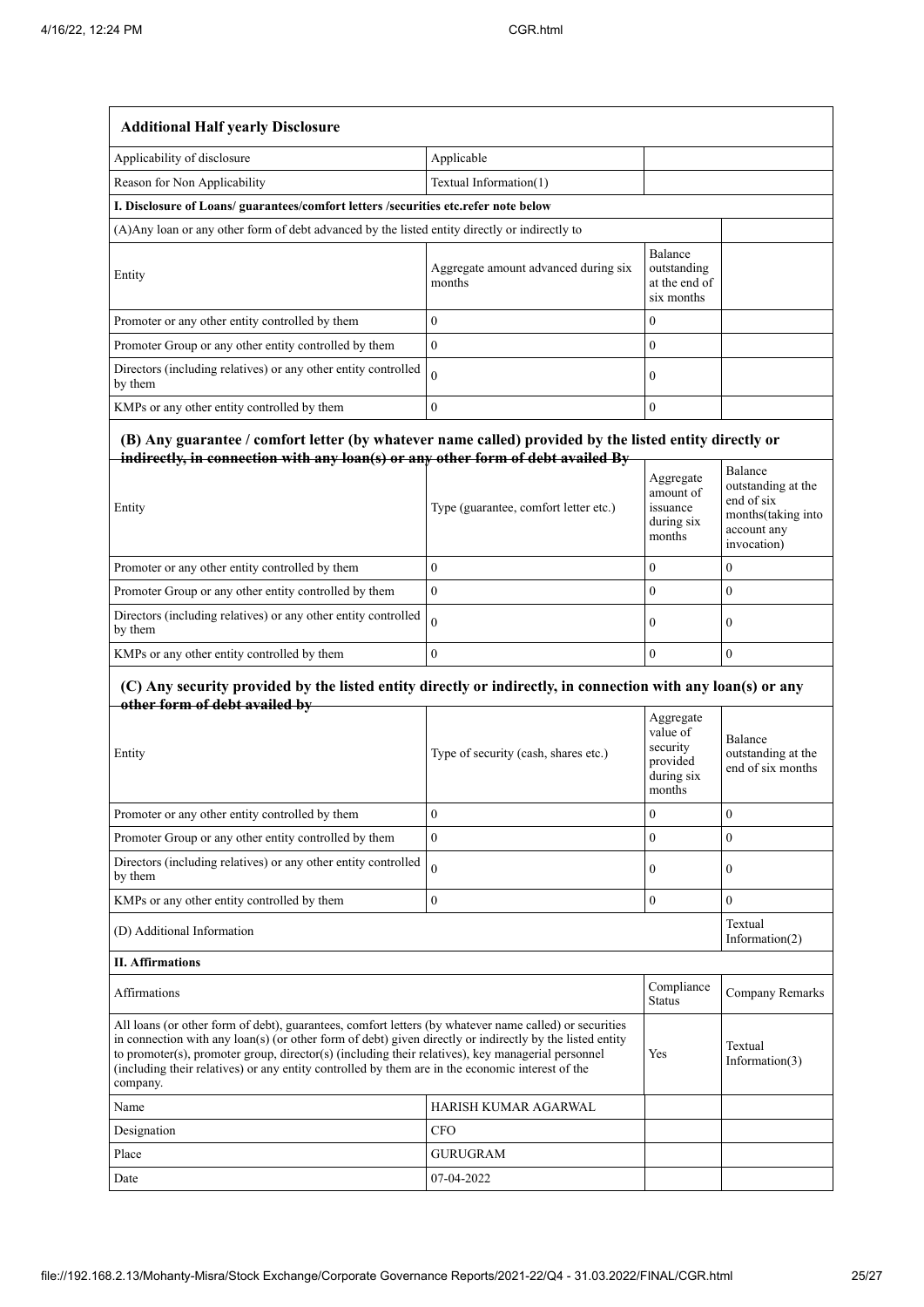| <b>Signatory Details</b> |                                          |  |
|--------------------------|------------------------------------------|--|
| Name of signatory        | <b>KHEM CHAND</b>                        |  |
| Designation of person    | Company Secretary and Compliance Officer |  |
| Place                    | <b>GURUGRAM</b>                          |  |
| Date                     | 07-04-2022                               |  |